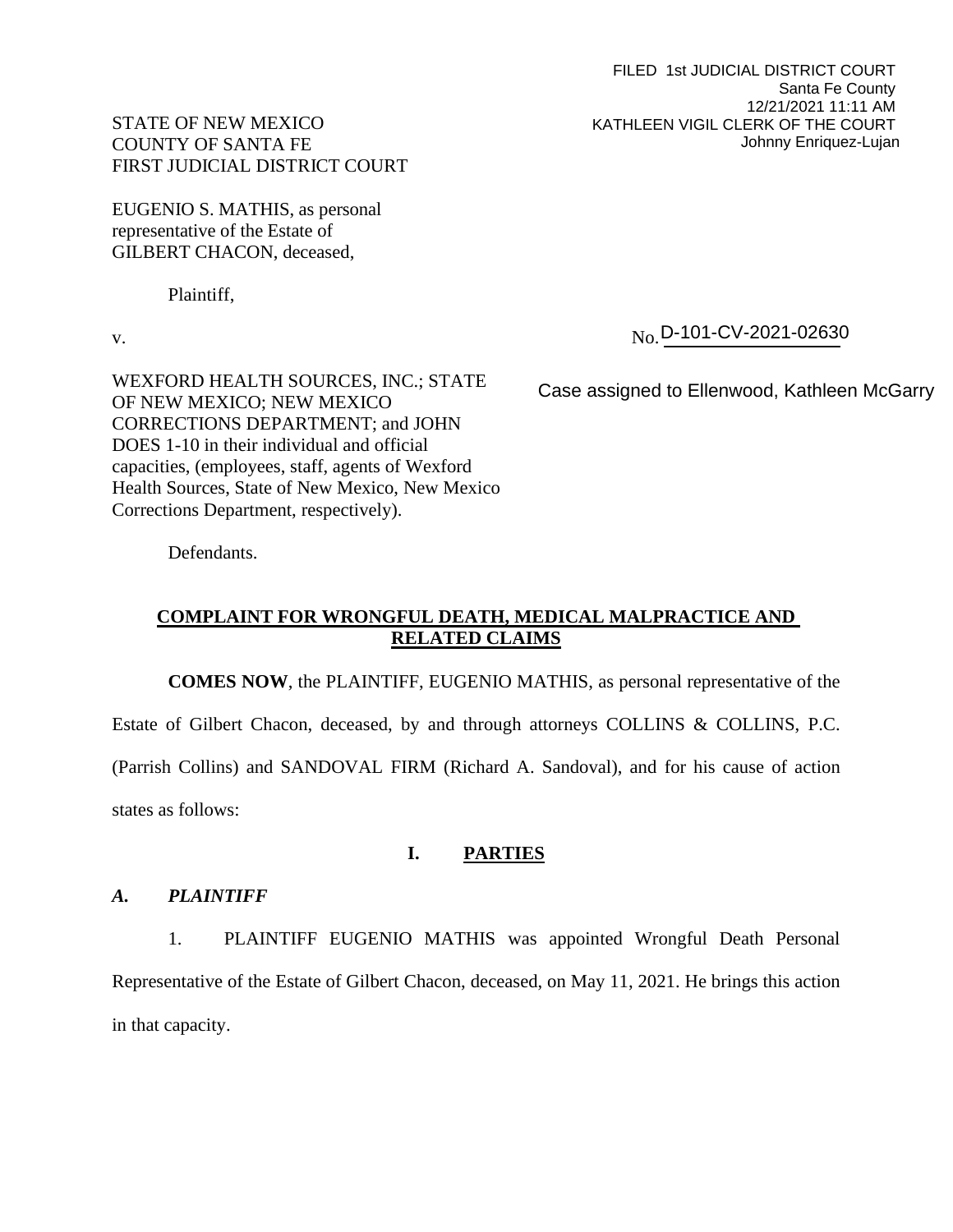2. GILBERT CHACON ("Mr. Chacon") was, at all times relevant to this complaint, a New Mexico Corrections Department ("NMCD") inmate.

3. Mr. Chacon was incarcerated at Central New Mexico Correctional Facility ("CNMCF") in Los Lunas, New Mexico.

## *B. NEW MEXICO CORRECTIONS DEPARTMENT*

4. DEFENDANT New Mexico Corrections Department ("NMCD") and Central New Mexico Correctional Facility ("CNMCF") are entities of the State of New Mexico.

5. CNMCF is operated by NMCD.

6. NMCD retains ultimate authority and responsibility over CNMCF and CNMCF is operated in accordance with NMCD rules, policies and procedures.

7. NMCD is responsible for contracting medical services for all NMCD facilities, including CNMCF.

8. At all material times, NMCD acted through its respective owners, officers, directors, employees, agents or apparent agents, including, but not limited to, administrators, management, nurses, doctors, technicians and other staff, and is responsible for their acts or omissions pursuant to the doctrines of respondeat superior, agency and/or apparent agency.

9. NMCD Defendants have a duty to provide for the safety and security of incarcerated individuals.

10. NMCD governs CNMCF, while independent contractors carry out discrete duties at the discretion of NMCD.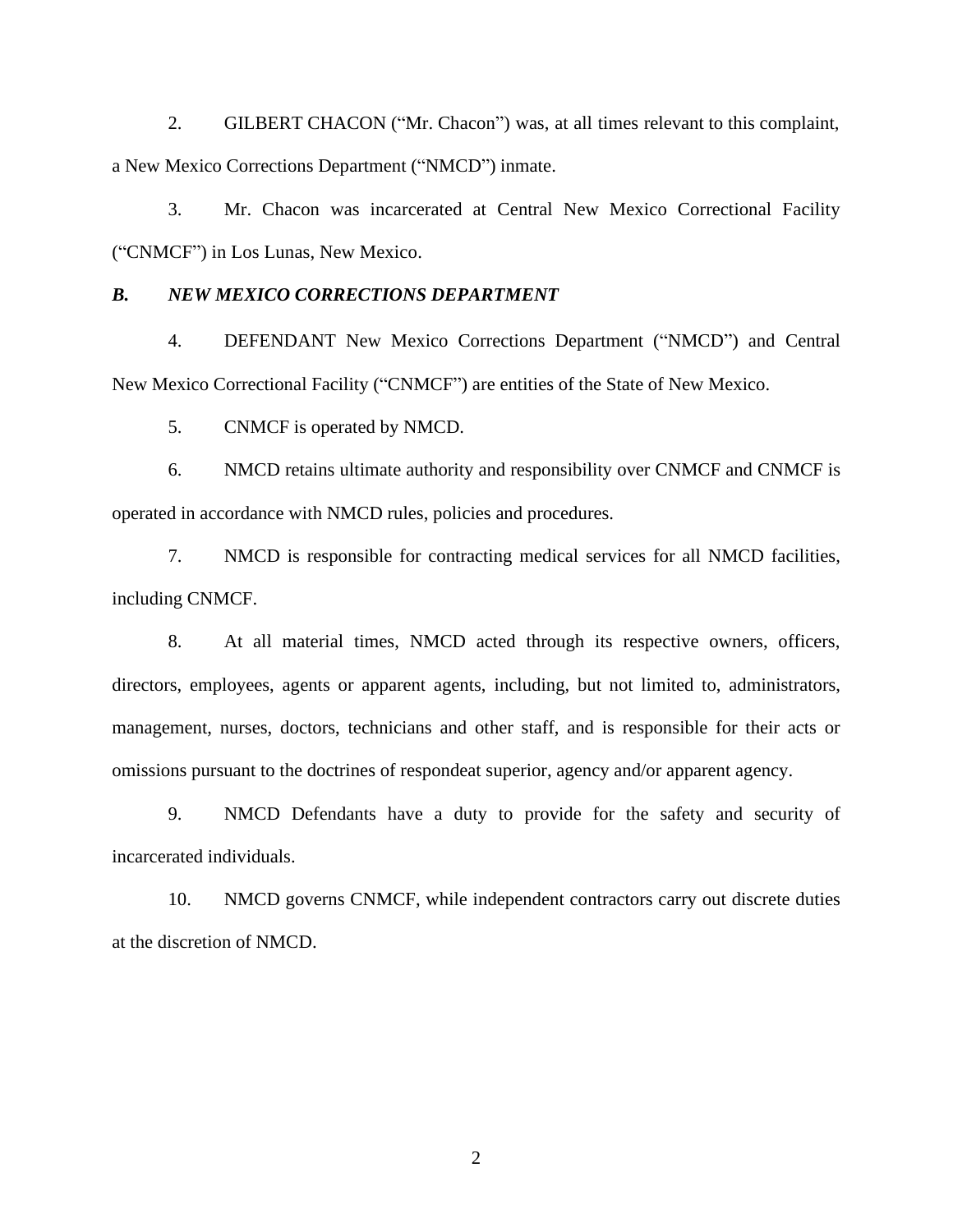# *C. WEXFORD HEALTH SOURCES, INC.*

11. The contract for prison medical services between Wexford Health Sources, Inc. ("Wexford") and the State of New Mexico, Professional Services Contract ("PSC") # 20-770- 1200-0043, was, upon information and belief, executed in Santa Fe, New Mexico.

12. Wexford is foreign profit corporation registered to do business in New Mexico whose registered agent is in Hobbs, New Mexico.

13. Wexford is neither a local public body nor a state employee under NMSA §41-4- 7(F).

14. Wexford is not entitled to protections under the New Mexico Tort Claims Act.

15. Wexford, its John Doe employees, staff and agents will be collectively referred to as Wexford Defendants.

#### **II. JURISDICTION AND VENUE**

16. All acts complained of herein occurred in Valencia County, New Mexico.

17. A Tort Claims Notice was timely sent on April 20, 2021.

18. Plaintiff asserts all available administrative remedies have been exhausted, as required by 42 U.S.C.A. § 1997e and N. M. S. A. 1978, § 33-2-11.

19. Jurisdiction over Wexford is proper in New Mexico State District Court due to lack of complete diversity of named DEFENDANTS under 28 U.S.C.A. § 1332.

20. Jurisdiction and venue are proper over Wexford's employees, staff and agents 1- 10 pursuant to NMSA § 38-3-1 (A), or due to lack of complete diversity of named DEFENDANTS under 28 U.S.C.A. § 1332.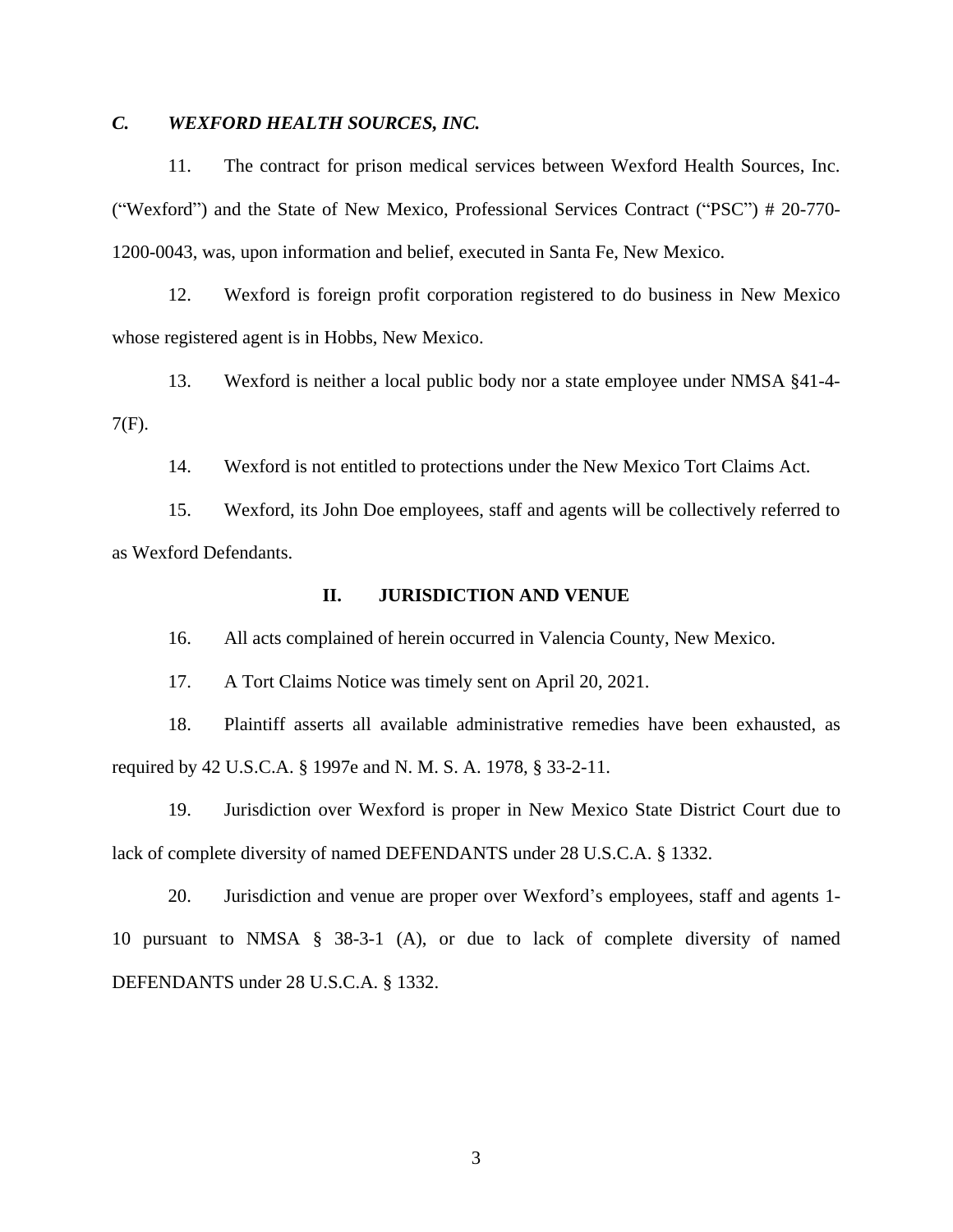21. This Court has jurisdiction over the subject matter of Plaintiff's New Mexico Tort Claims Act claims against the State of New Mexico and New Mexico Corrections Department and John Doe employees, staff and agents under NMSA § 41-4-18 and NMSA § 38-3-1 (A).

22. Jurisdiction over all parties and claims are proper under Article II, § 10 of the New Mexico Constitution and the law of negligence under New Mexico law.

#### **III. STATEMENT OF FACTS**

#### *A. MEDICAL FACTS*

23. Mr. Chacon was, at the time at the time of his death, a 67-year-old male NMCD inmate.

24. Mr. Chacon had a medical history of Chronic Obstructive Pulmonary Disease (COPD), right lower extremity Deep Venous Thrombosis (DVT), Hepatitis C, hypertension, chronic back pain, and pre-diabetes mellitus.

25. Mr. Chacon had a surgical history of a left right femoral-femoral graft, a stent placement in the right groin, lumbar surgery, and kidney removal.

26. Mr. Chacon was noted to have left lower leg pain during medical evaluation on February 19, 2021.

27. Mr. Chacon was noted to have pain in his left hip and right shoulder during medical evaluation requested by him on March 31, 2021.

28. Mr. Chacon was evaluated by a Registered Nurse on April 11, 2021for his complaints of right and left lower back pain that was a stabbing pain which extended down both his legs. Mr. Chacon rated his pain as 10/10. Mr. Chacon reported he could not move his left leg and reported constant cramping pain mainly in left side that started at back and radiated down the leg to toe. His femoral pulse was not checked.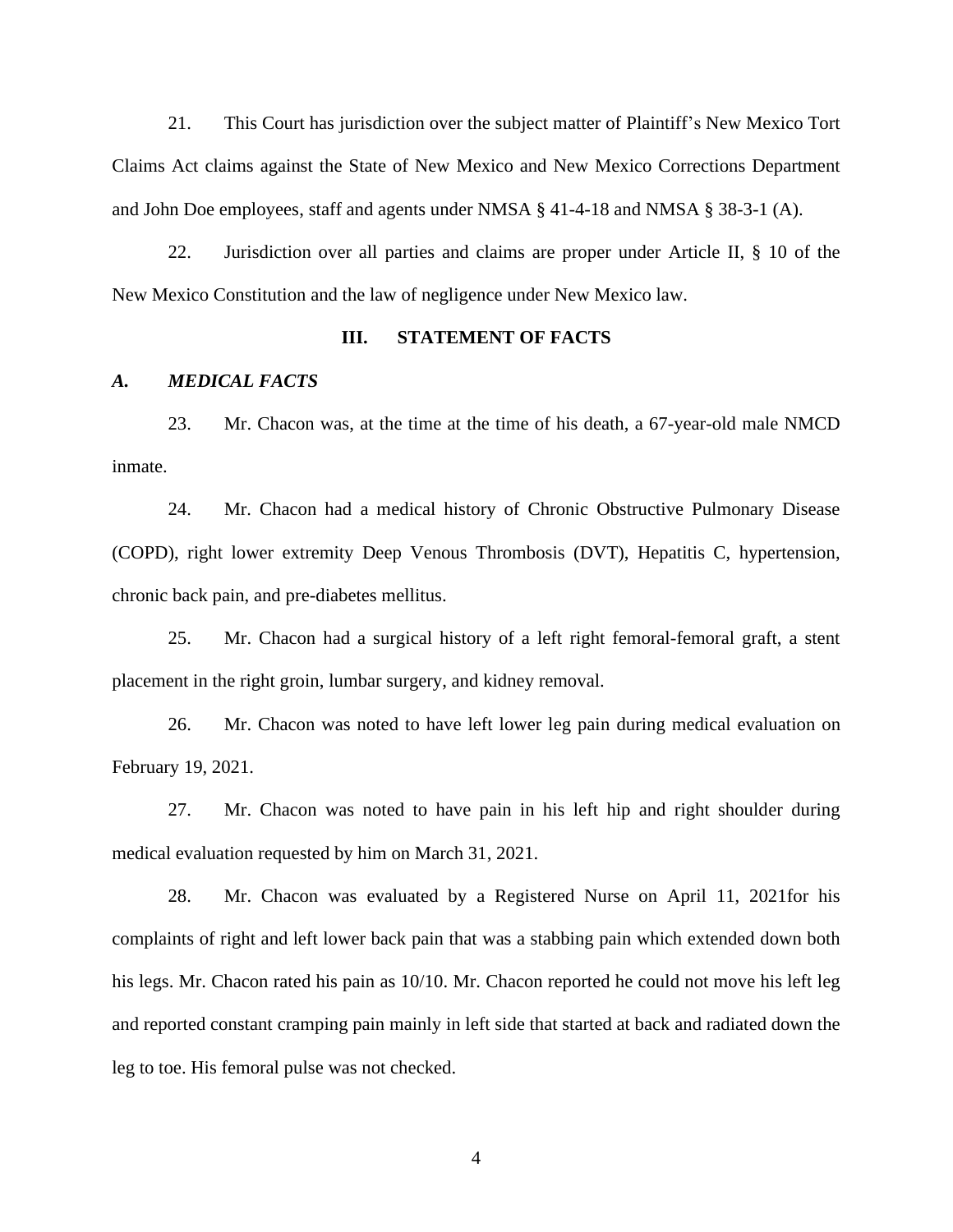29. On April 12, 2021, Mr. Chacon placed a health request. He stated left hip/leg was numb with cramping. He reported that he could not feel the left side of his hip and leg. Mr. Chacon further reported that he could not lift himself off bed. He reported pain that was so severe that his cellmate had to carry him to the toilet.

30. Not until April 13, 2021 did a nurse practitioner order Mr. Chacon be sent to an emergency room for treatment of suspected Peripheral Artery Disease.

31. Mr. Chacon was first seen at Union County General Hospital but was transferred to the University of New Mexico Hospital (UNMH) the same day, April 13, 2021.

32. At UNMH, Mr. Chacon was diagnosed with acute hyperkalemia, rhabdomyolysis, aortic occlusion, vasculopathy, hypotension, ventricular tachycardia, anuric stage III acute kidney injury, and altered mental status.

33. Mr. Chacon's left leg was amputated above the knee as a result of aortic occlusion.

34. Mr. Chacon remained in critical condition at UNMH, and ultimately died of his injuries on April 15, 2021.

#### *B. FACTS SPECIFIC TO WEXFORD HEALTH SOURCES, INC. DEFENDANTS*

35. Wexford submitted a TECHNICAL PROPOSAL FOR RFP #20-770-19-06067 ("Wexford TechProp") for Inmate Medical Services dated August 21, 2019.

36. Wexford TechProp was over 830 pages long.

37. Wexford TechProp did not mention the Tort Claims Act.

38. Wexford TechProp did not mention the word "tort."

39. Wexford TechProp did not mention punitive damages.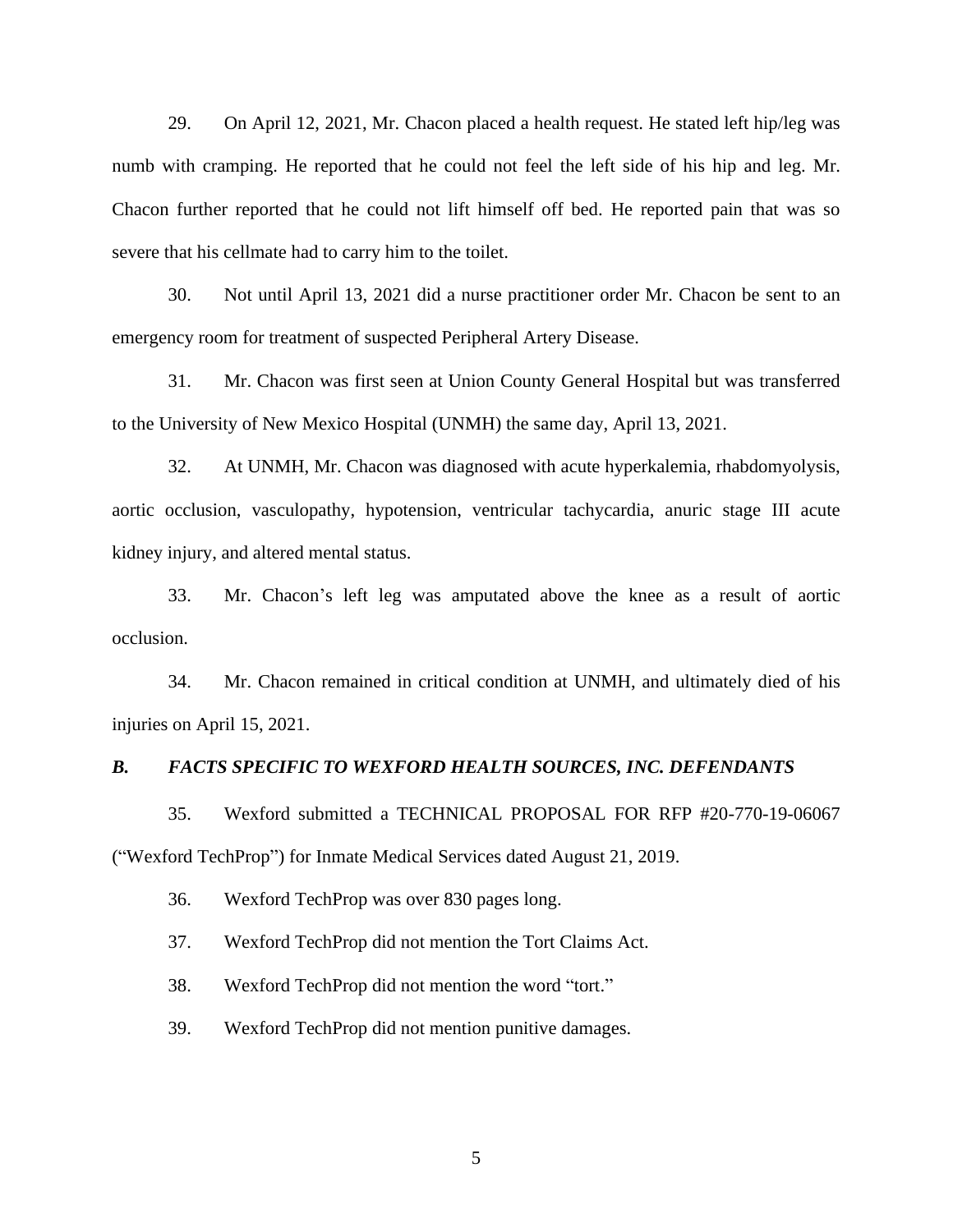40. Wexford TechProp did not mention or request Tort Claims Act protection for Wexford or its employees, staff and agents.

41. Professional Services Contract ("PSC") # 20-770-1200-0043 was executed by NMCD and Wexford on or about October 18, 2019.

42. The PSC was 65 pages in length.

43. The PSC did not mention the Tort Claims Act.

44. The PSC did not mention the word "tort."

45. The PSC did not mention punitive damages.

46. The PSC did not provide for Tort Claims Act protection for Wexford or its respective employees, staff and agents.

47. Tort Claims Act protection for Wexford and/or their respective employees, staff and agents was not negotiated, bargained for or agreed upon.

48. Protection from punitive damages for Wexford, and/or their respective employees, staff and agents was not negotiated, bargained for or agreed upon.

49. The PSC was entered freely by Wexford on or about October 18, 2019.

50. The PSC was in effect at times relevant to this Complaint.

51. Wexford had the legal capacity to enter the PSC.

52. Wexford was legally competent to enter the PSC.

53. There was mutual assent on the part of Wexford and NMCD in the negotiation and execution of the PSC.

54. No duress or force was exercised by the State of New Mexico or NMCD in the negotiation and execution of the PSC.

55. The PSC was not vague.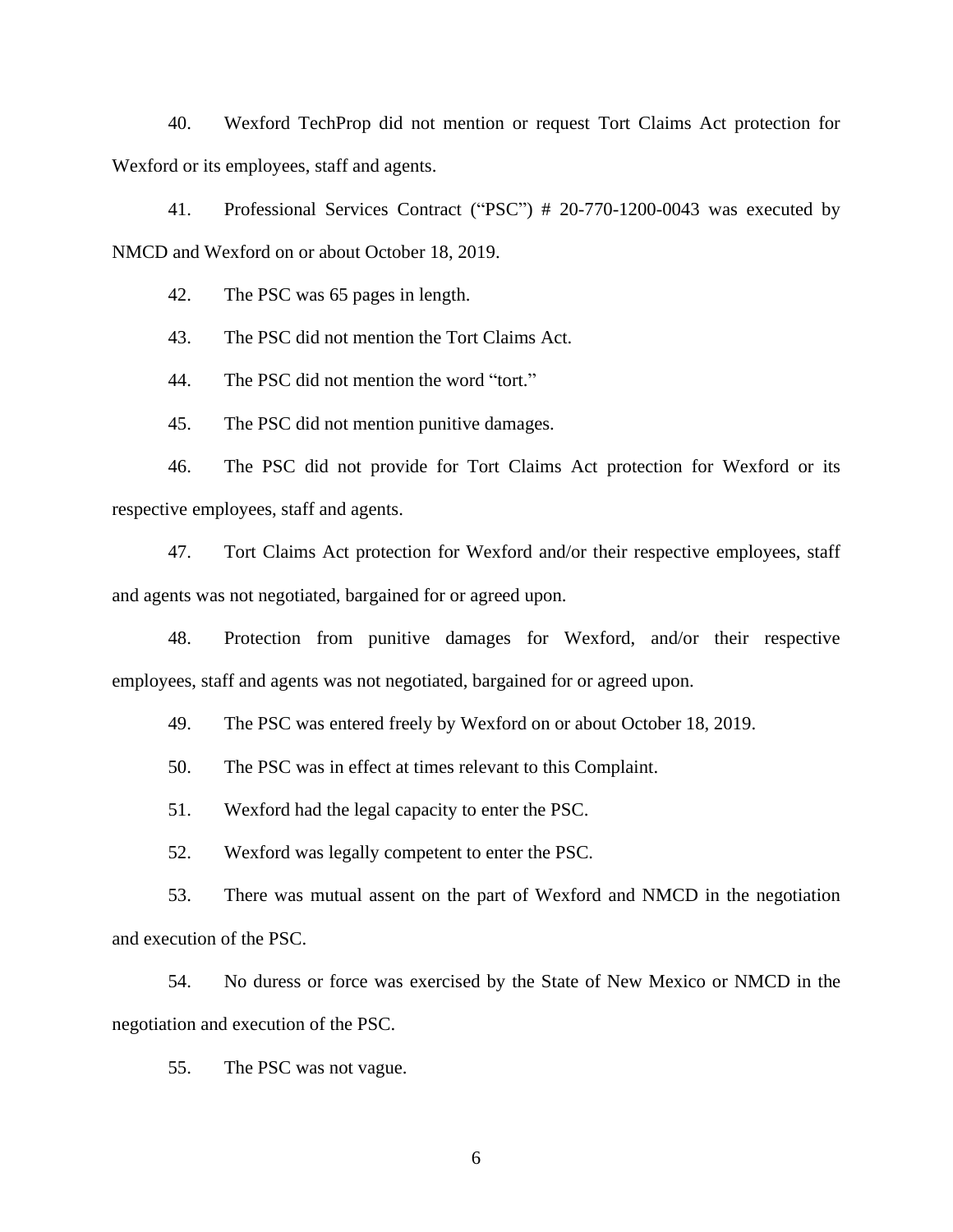- 56. The PSC was not oppressive to Wexford.
- 57. The PSC was not void as a matter of public policy.
- 58. Wexford is and was at all relevant times bound by the terms of the PSC.
- 59. The PSC is fully enforceable against Wexford as written and executed.
- 60. By the terms of the PSC, Wexford is an independent contractor performing

professional services for the Agency.

61. By the terms of the PSC, Wexford, its employees and agents, are not employees

of the state of New Mexico:

## **9. Status of Contractor.**

The Contractor and its agents and employees are independent contractors performing professional services for the Agency and are not employees of the State of New Mexico.

62. By the terms of Paragraph 9 of the PSC, Wexford is an independent contractor

performing general services for the Agency.

63. By the terms of Paragraph 9 of the PSC, Wexford is not an employee of the State

of New Mexico.

64. By the terms of Paragraph 9 of the PSC, Wexford employees and agents are

independent contractors.

65. By the terms of Paragraph 9 of the PSC, Wexford employees and agents are not

employees of the State of New Mexico.

66. In its Wexford TechProp, which culminated in the PSC, Wexford stated:

## **E.A.l.G. Insurance and Taxes**

Wexford Health agrees to act as an Independent Contractor in our performance of the services required by the Agreement. Upon contract award, we will comply with all of the following insurance and tax requirements.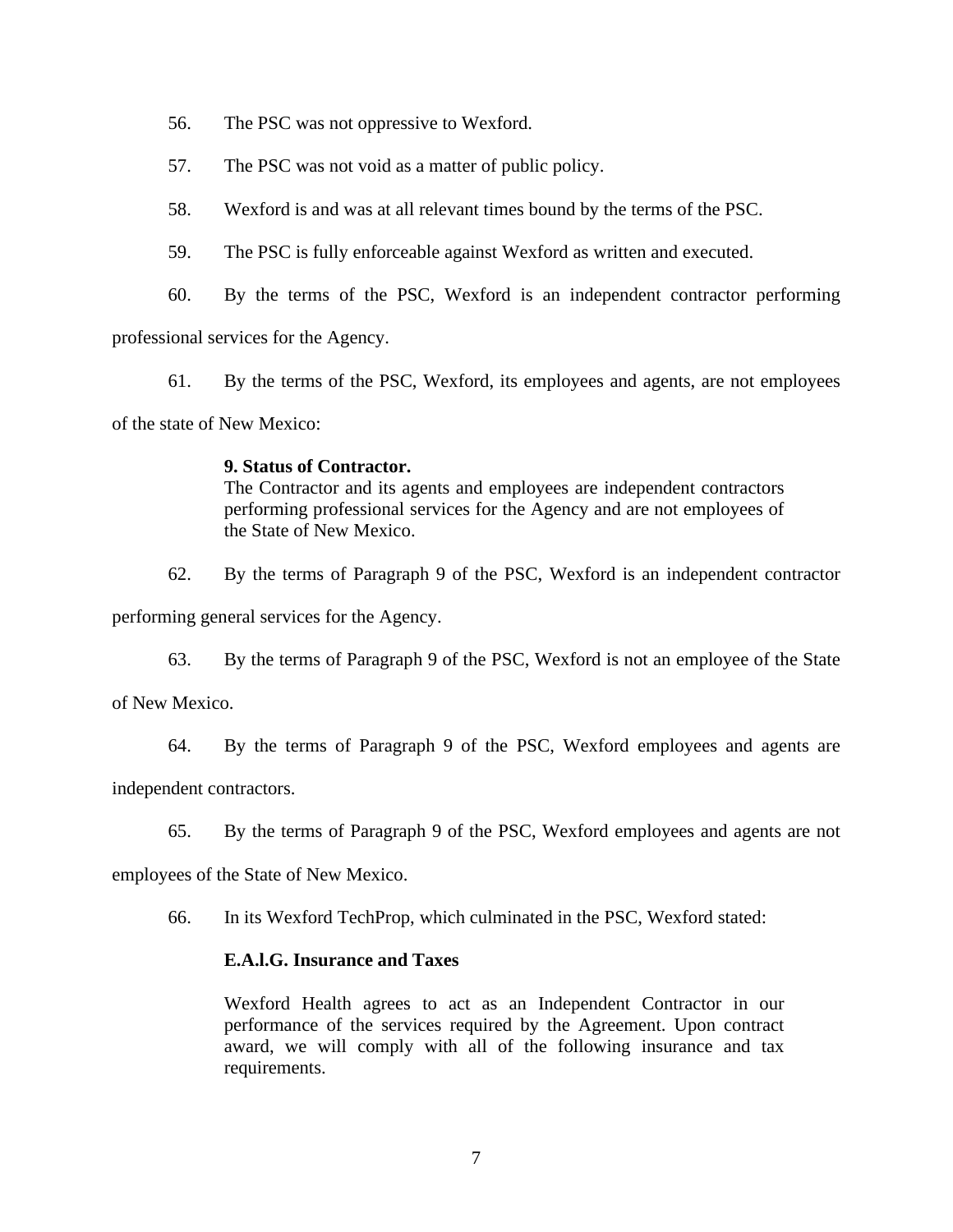- Professional Liability insurance: As shown by our COI, we carry professional liability (medical malpractice) insurance on all Wexford Health-employed medical professionals. Our policy not only meets, but also exceeds the RFP-required minimums of \$1,000,000 limit per occurrence and \$3,000,000 in the aggregate annually. Our standards for independently contracted firms and clinicians require them to maintain similar insurance coverage.
- 67. The PSC states the same insurance coverage for Wexford:

Professional Liability - "Occurrence" type, if available; if not "Claims Made" type with an acceptable "tail"; Medicare malpractice covering professional staff - \$1,000,000 limit per occurrence and \$3,000,000 in the aggregate annually.

68. The PSC requires Wexford to indemnify NMCD and the State of New Mexico as

follows:

# **23. Indemnification.**

The Contractor shall defend, indemnify and hold harmless the Agency and the State of New Mexico from all actions, proceedings, claims, demands, costs, damages, attorneys' fees and all other liabilities and expenses of any kind from any source which may arise out of the performance of this Agreement, caused by the negligent act or failure to act of the Contractor, its officers, employees, servants, subcontractors or agents, or if caused by the actions of any client of the Contractor resulting in injury or damage to persons or property during the time when the Contractor or any officer, agent, employee, servant or subcontractor thereof has or is performing services pursuant to this Agreement.

69. Upon information and belief, Wexford is not licensed and was not licensed at

times relevant to this Complaint to practice medicine in New Mexico.

70. Upon information and belief, Wexford is not and was not at times relevant to this

Complaint covered by the New Mexico Public Liability Fund.

71. Upon information and belief, the employees and staff of Wexford were not

covered by the New Mexico Public Liability Fund during the term of the GSC.

72. Wexford was paid over fifty-eight million dollars \$58,000,000.00 in the first year

of the PSC.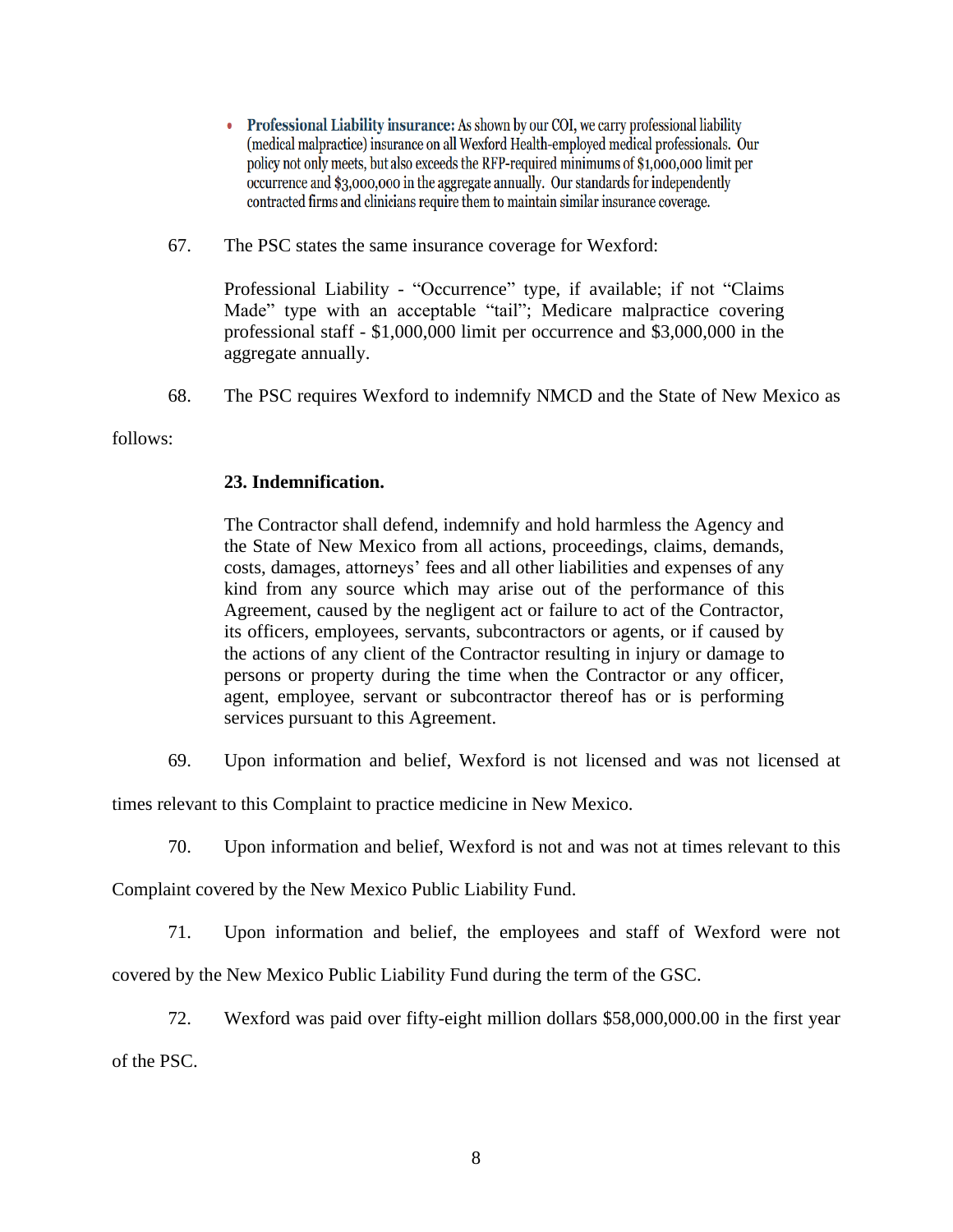73. The PSC as executed called for payments of \$60,768,709.90 in the second year and \$62,591,771.20 for the third year.

74. Decisions for referral of inmates to outside specialists are made by Wexford corporate administrators rather than inmate medical providers.

75. No referral to a specialist may be made without first gaining approval from Wexford corporate administrators.

76. On-site medical providers do not have the authority to directly refer an inmate to a specialist without approval of Wexford corporate administrators.

77. Wexford Defendants, by and through employees, staff and agents, knew of Mr. Chacon's medical condition and history, and failed to provide necessary and proper medical care to protect Mr. Chacon's health and safety.

#### *C. FACTS SPECIFIC TO NMCD DEFENDANTS*

78. NMCD Defendants have an ongoing duty to reasonably and prudently operate the medical facility within CNMCF, and had such a duty at the time of Mr. Chacon's incarceration at CNMCF.

79. NMCD maintained authority over its contractors, including Wexford.

80. NMCD has the authority to terminate contracts with independent contractors with or without cause.

81. NMCD Defendants can intercede on behalf of NMCD if independent contractors are not appropriately caring for NMCD inmates.

82. NMCD Defendants can intercede on behalf of an inmate to act on a medical grievance.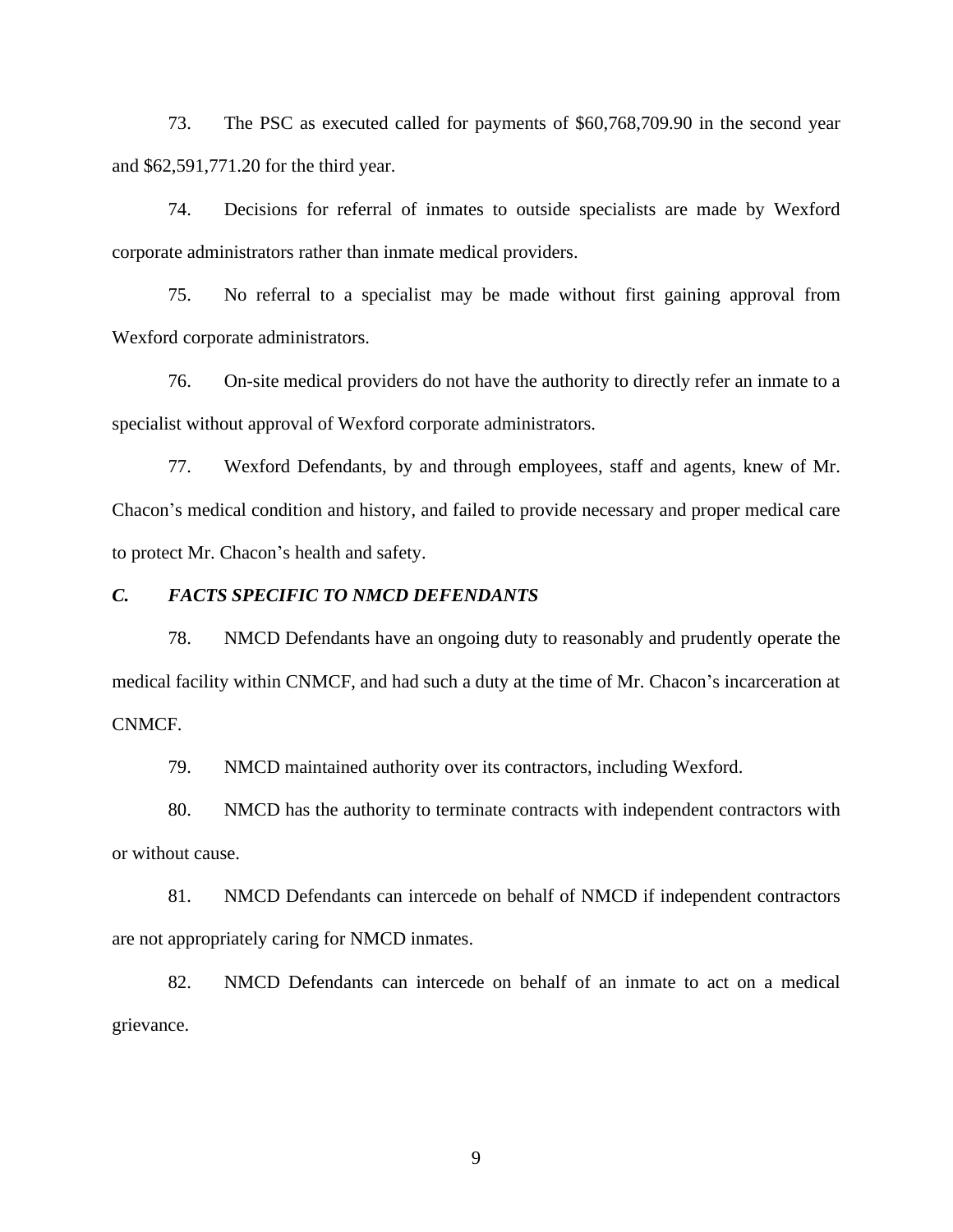83. No NMCD Defendants interceded to protect inmates from gross and reckless medical negligence at CNMCF.

84. NMCD is solely responsible for the medical grievance process.

85. NMCD is supposed to work with Wexford in addressing and/or resolving inmate medical grievances.

86. NMCD routinely ignores medical grievances.

87. NMCD routinely destroys medical grievances.

88. NMCD routinely fails to process medical grievances correctly.

89. When medical grievances are addressed, NMCD, routinely and without medical justification, finds against inmates filing medical grievances.

90. NMCD, in reckless disregard and deliberate indifference to the rights of inmates, failed to act on medical grievances filed by inmates at CNMCF.

91. During the term of the PSC, NMCD did not find in favor of a single NMCD inmate housed at CNMCF.

92. NMCD does not consult with objective medical experts in the review of medical grievances.

93. The decision of whether to substantiate a medical grievance is made by nonmedical NMCD personnel.

94. NMCD had full authority to enforce the PSC.

95. NMCD had at all times relevant to this Complaint the authority to compel Wexford to treat Mr. Chacon.

96. NMCD has obtained substantial budgets for treatment of the medical needs of inmates.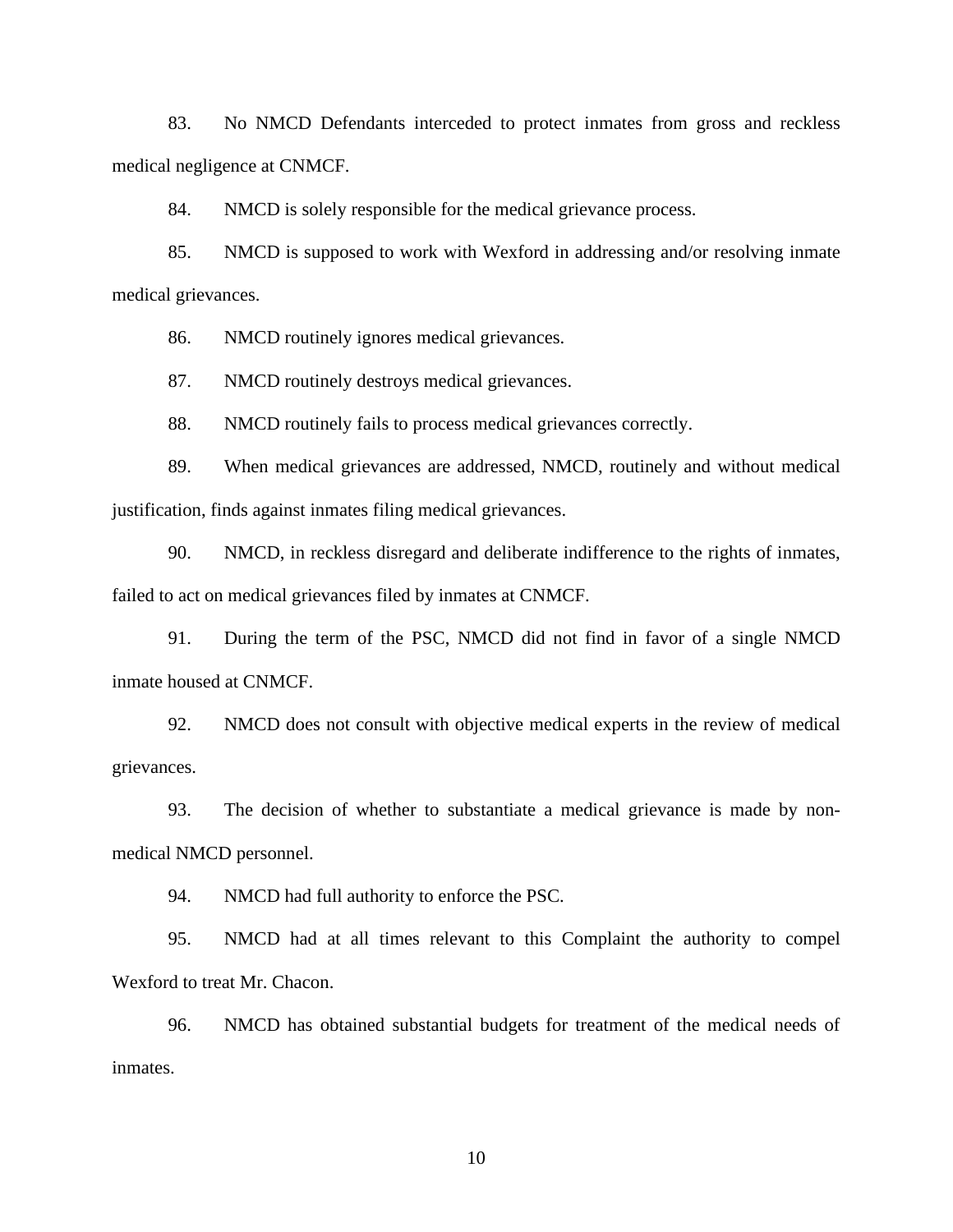97. NMCD had full authority over the medical grievance process.

98. NMCD, through the grievance process, can control the manner in which Wexford can perform its duties.

99. NMCD, through the terms of the PSC, can control the manner in which Wexford can perform its duties.

100. NMCD, through NMCD policies and regulations, can control the manner in which Wexford can perform its duties.

101. NMCD has the authority to terminate at will the Professional Services Contract # 20-770-1200-0043 (PSC) with Wexford as indicated by the terms of the PSC:

> **6. Termination. A.** Grounds. The Agency may terminate this Agreement for convenience or cause.

102. NMCD through the terms of the PSC can control the manner in which its contractors can perform their duties.

103. NMCD through NMCD policies and regulations can control the manner in which its contractors can perform their duties.

#### *D. FACTS COMMON TO ALL DEFENDANTS*

104. All Defendants collectively knew of Mr. Chacon's medical history and medical condition, and ignored Mr. Chacon's medical grievances and deliberately refused to provide necessary and proper medical care.

105. All Defendants, including as-yet unidentified John Doe Defendants, individually knew of Mr. Chacon's medical history and medical condition, and ignored Mr. Chacon's medical grievances and deliberately refused to provide necessary and proper medical care.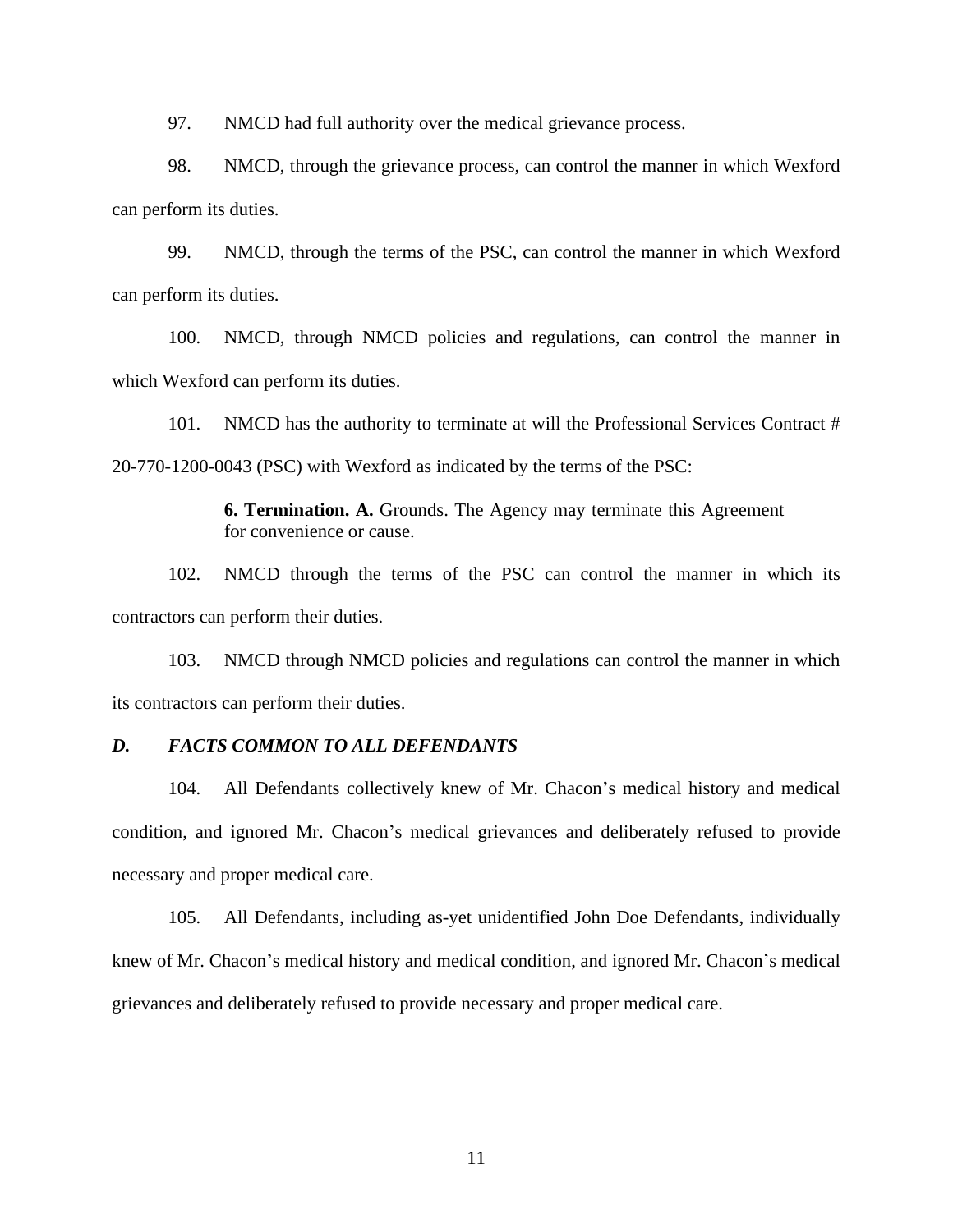106. All Defendants knew that Mr. Chacon was in need of immediate treatment due to his medical history and presentation of symptoms suggestive of acute limb ischemia, including lower extremity pain.

107. All Defendants knew that Mr. Chacon's medical condition was worsening.

108. All Defendants knew that untreated symptoms of acute limb ischemia, including lower extremity pain, could lead to high risk of amputation, cardiovascular events and death.

109. All Defendants were complicit and acquiesced in the denial of proper medical care to Mr. Chacon.

110. All Defendants conspired together to deny Mr. Chacon necessary and proper medical care leading to the physical pain, severe emotional and psychological pain and suffering, severe and permanent physical injuries, and death from complications from untreated and improperly treated critical limb ischemia.

## **COUNT I: MEDICAL MALPRACTICE AND NEGLIGENCE (Wexford)**

111. Plaintiff incorporates by reference, as if fully set forth herein, each and every allegation contained in the paragraphs above.

112. In undertaking the diagnosis, care and treatment of Mr. Chacon, Wexford Defendants, employees, staff and agents were under a duty to possess and apply the knowledge, skill, and care that is used by reasonably well-qualified healthcare providers in the local community.

113. Given Mr. Chacon's medical history, the presence of cramping and constant muscle pain in the left lower extremity on April 11, 2021 should have prompted referral for further evaluation of peripheral artery disease.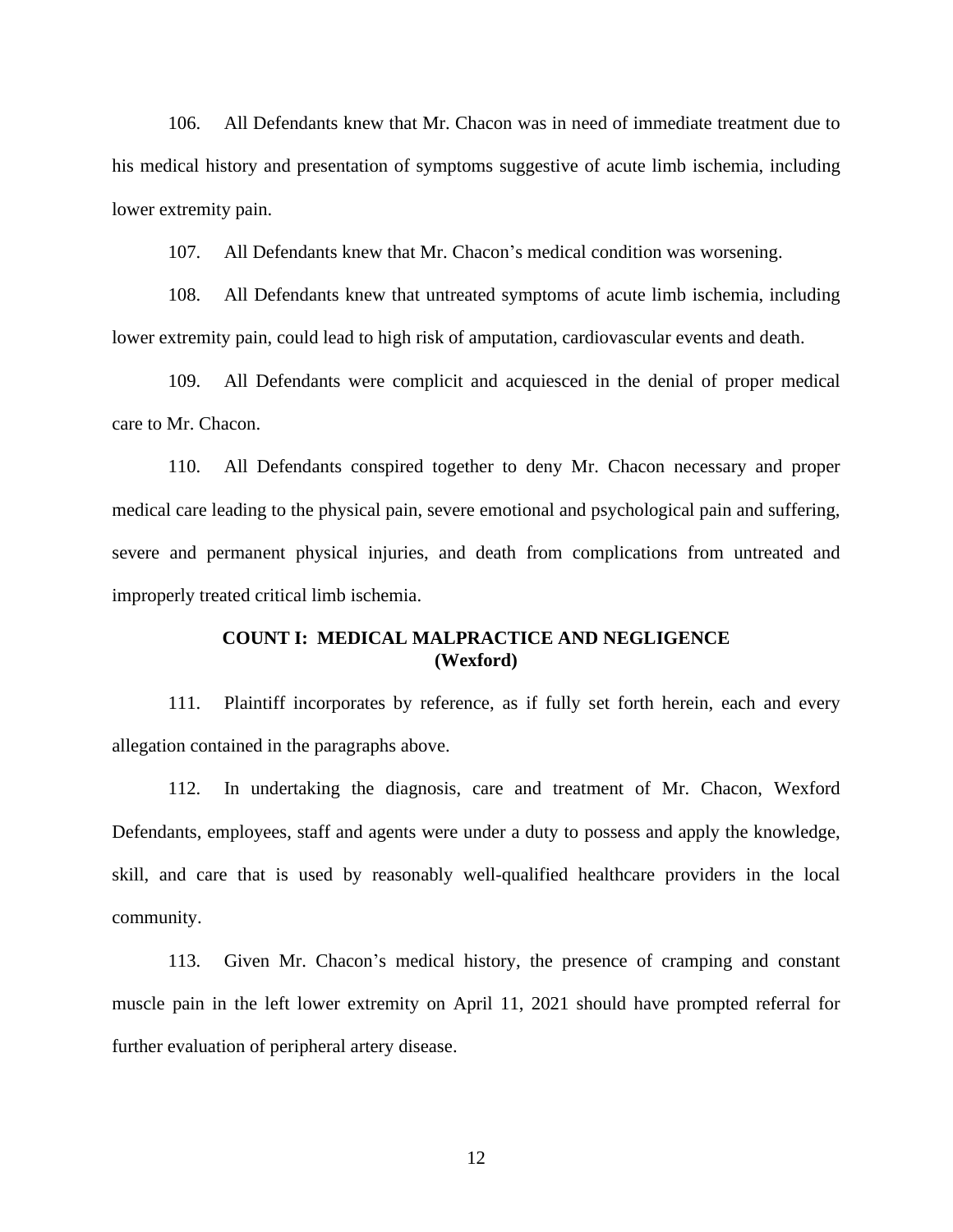114. Given Mr. Chacon's medical history, the presence of severe lower extremity pain with numbness and weakness should have aroused the suspicion of acute limb ischemia and he should have been appropriately referred for evaluation of acute limb ischemia on April 12, 2021.

115. Wexford, by and though its employees, staff and agents, failed to appropriately evaluate Mr. Chacon until April 13, 2021.

116. The delay in referral of Mr. Chacon for further evaluation of suspected peripheral artery diseases with acute limb ischemia was grossly negligent, reckless and deliberately indifferent to Mr. Chacon's medical condition and health risks.

117. Wexford, by and though its employees, staff and agents, failed to note prior history of revascularization and refer Mr. Chacon for evaluation of cramping and constant muscle pain in the left lower extremity on April 11, 2021. The failure was grossly negligent, reckless and deliberately indifferent to Mr. Chacon's medical condition and health risks.

118. The grossly negligent, reckless and deliberately indifferent failure to appropriately refer Gilbert Chacon for evaluation of peripheral artery diseases in the setting of medical history and symptoms suggestive of acute limb ischemia on April 12, 2021 resulted in emergent bilateral guillotine above-knee amputation for the aortic occlusion with bilateral lower extremity critical limb ischemia, acute hyperkalemia, rhabdomyolysis, anuric stage III acute kidney injury, hypotension, ventricular tachycardia, bilateral pulmonary edema and subsequent death of Mr. Chacon.

119. Wexford, its employees, staff and agents breached their duties and were negligent in the management of Mr. Chacon's health and well-being.

120. The negligence, errors, acts and omissions of Wexford, include, but are not limited to: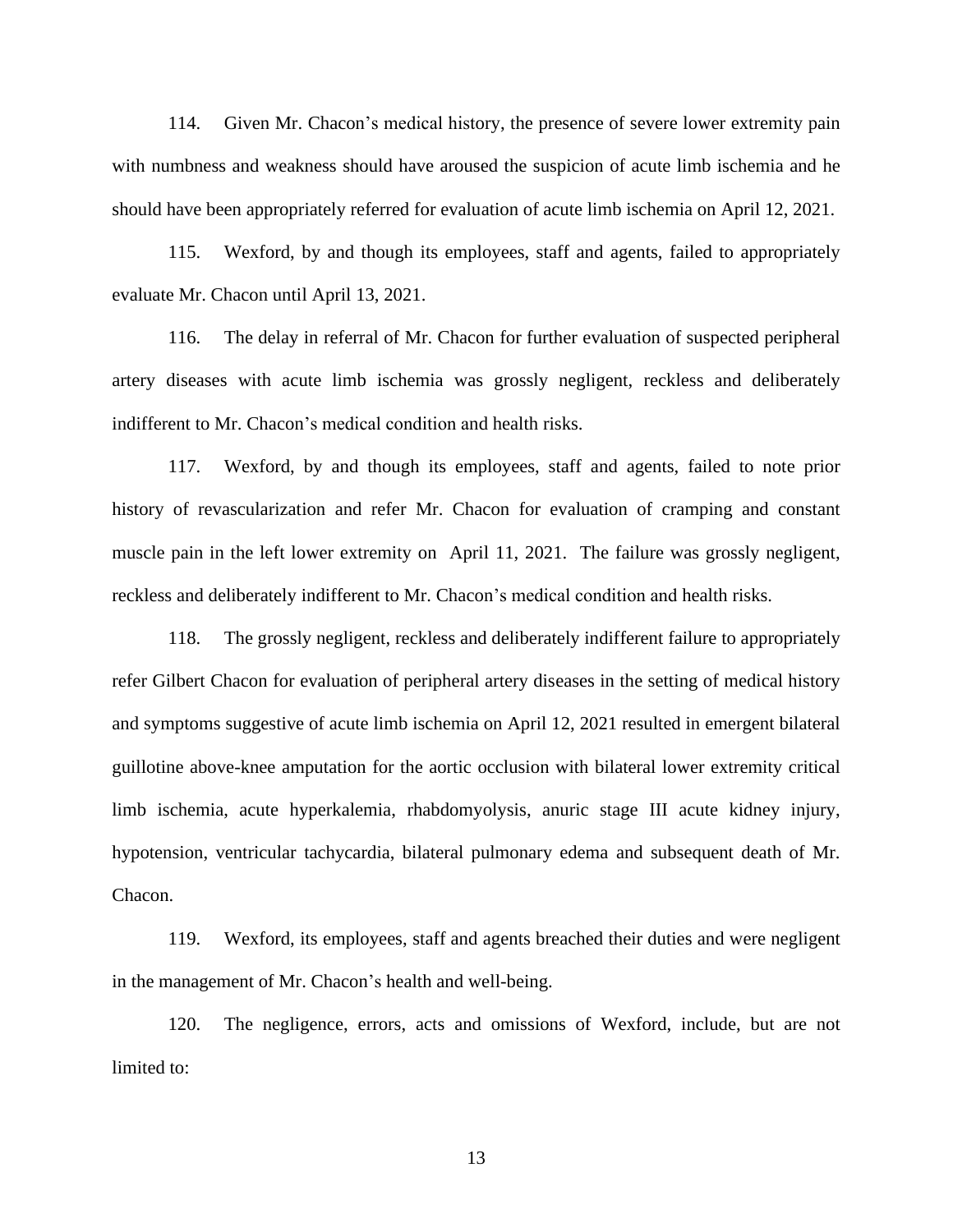a. Failure to establish, maintain and enforce evaluation, diagnosis and treatment guidelines and standards;

b. Failure to evaluate, treat and manage Mr. Chacon's medical condition;

c. Failure to take the reasonable steps to acquire proper treatment of Mr. Chacon;

d. Failure to timely refer Mr. Chacon to appropriate specialists;

e. Failure to develop, employ, and follow appropriate policies and procedures with regard to the assessment, treatment, and management of lower extremity pain and symptoms of suspected peripheral artery disease and acute limb ischemia;

f. Failure to provide Mr. Chacon with necessary and proper pain management; and

g. Failure to protect and preserve the health of Mr. Chacon.

121. As a direct and proximate result of the negligent acts and omissions Wexford, its employees, staff and agents, Mr. Chacon suffered a rapid and significant deterioration in his health, along with physical, emotional, and psychological pain and suffering not presently determinable, but to be proven at the time of trial, and Mr. Chacon's death.

122. Wexford, its employees, staff and agent's failures to assess, treat and manage Mr. Chacon's medical condition was reckless and wanton with utter disregard for and deliberate indifference to the safety and welfare of Mr. Chacon for which Plaintiff is entitled to punitive damages.

#### **COUNT II: NEGLIGENCE (NMCD DEFENDANTS)**

123. Plaintiff incorporates by reference, as if fully set forth herein, each and every allegation contained in the paragraphs above.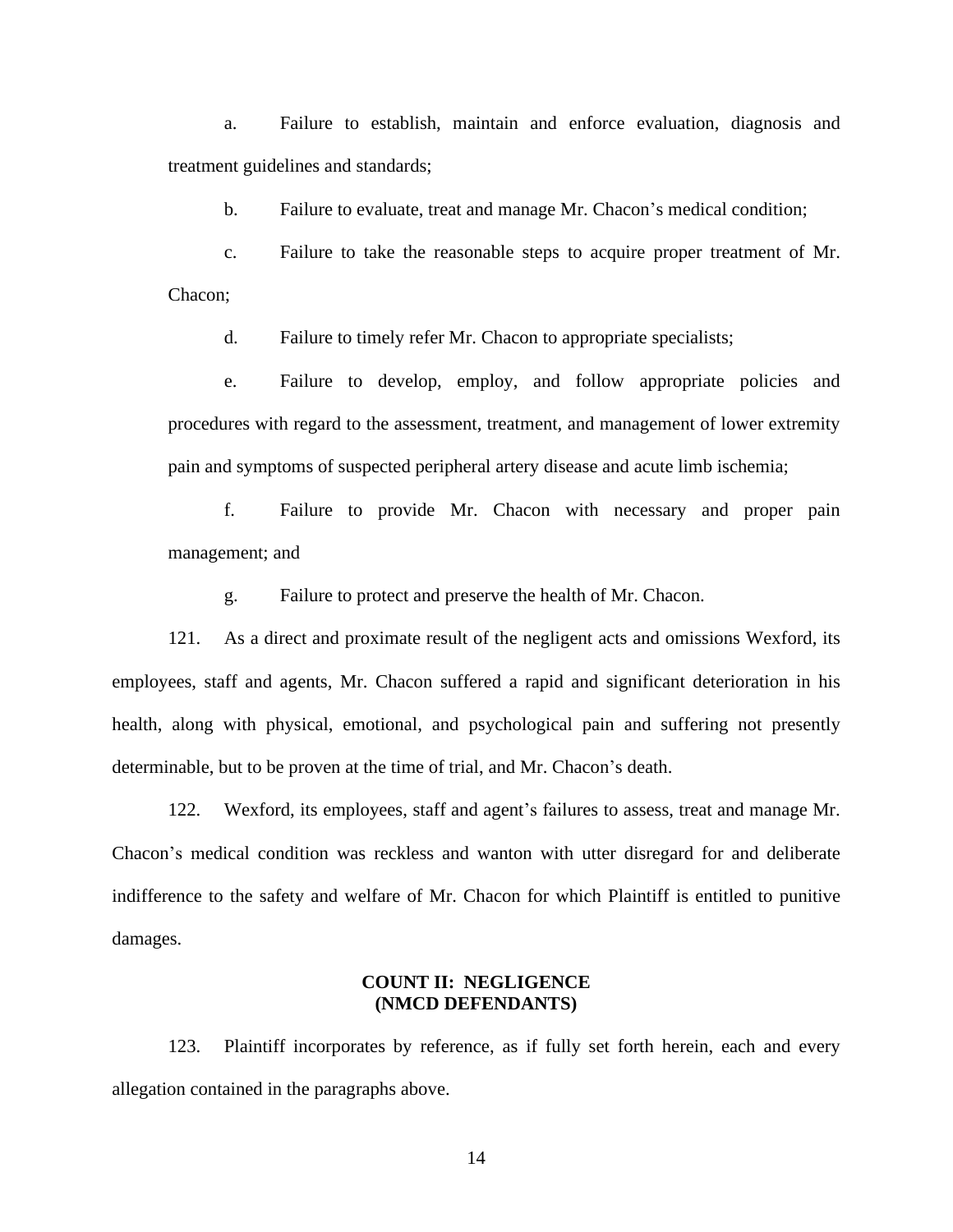124. Waivers of immunity apply to this Count under NMSA §41–4–6, NMSA §41–4–9 and NMSA §41–4–10.

125. NMCD is solely responsible for the medical grievance process.

126. NMCD's medical grievance abuses outlined above have led directly to the gross and reckless medical neglect of inmates, including Mr. Chacon.

127. NMCD's medical grievance abuses outlined above are a proximate cause of injuries resulting therefrom**.**

128. NMCD's medical grievance abuses create an unsafe environment at NMCD facilities, including CNMCF, under NMSA §41-4-6, and constitutes negligent operation of a medical facility under NMSA §41-4-9.

129. NMCD Defendants, by and through employees, staff and agents, knew of Mr. Chacon's medical history, and with wanton, willful and deliberate indifference ignored Mr. Chacon's medical grievances, ignored National Commission on Correctional Health Care ("NCCHC") emergent medical condition, failed to take action within its authority to protect the health of Mr. Chacon.

130. NMCD is in charge of enforcement of the terms of the PSC which creates standards and obligations for Wexford's delivery of medical services.

131. NMCD has failed to enforce important provisions of the PSC which led directly to the gross medical neglect, intentional and deliberate withholding of medical care and the consequent harm to Mr. Chacon.

132. NMCD is solely responsible for the administration and enforcement of medical care standards in NMCD facilities.

133. NMCD determined not to enforce the NCCHC standards.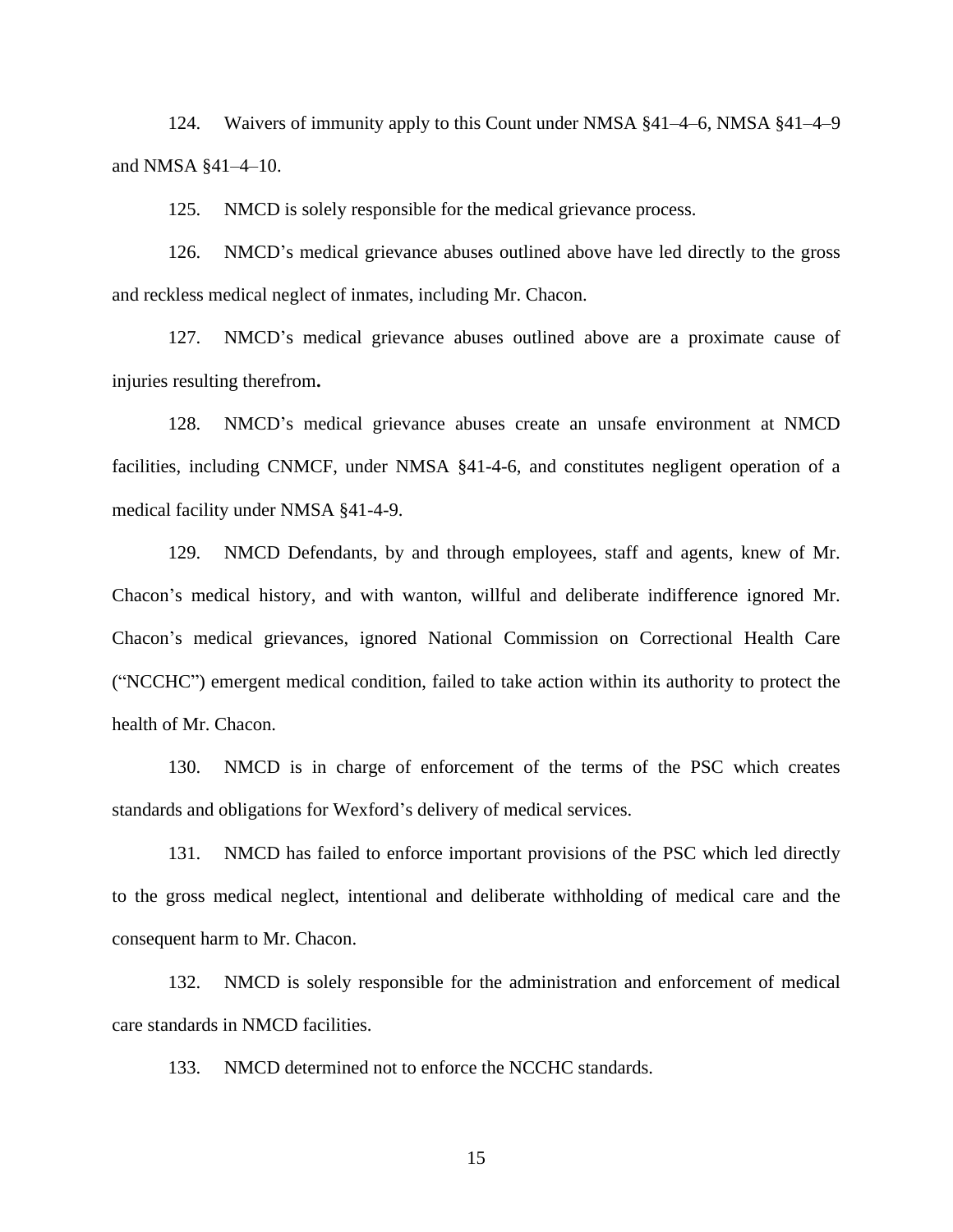134. NMCD determined not to seek NCCHC accreditation for its facilities while Wexford was the medical provider.

135. NMCD determined not to enforce the American Correctional Association ("ACA") standards.

136. NMCD allowed ACA accreditation for its facilities to lapse under the medical care of Wexford.

137. NMCD's indifference to national standards for the constitutionally acceptable medical care of inmates and NMCD's allowance of Wexford to provide services far below constitutional standards led directly to the gross medical neglect, intentional and deliberate withholding of medical care and the consequent harm to Mr. Chacon.

138. NMCD is responsible for providing adequate health care to those it incarcerates, and to protect those inmates from risks associated with increased risks of infection or other medical emergencies.

139. With this elevated risk of harm, NMCD has an increased duty of care to these vulnerable inmates, including Mr. Chacon.

140. NMCD maintains clinical oversight of its contractor's medical decision-making and health services operation.

141. NMCD must enforce the PSC and/or terminate independent contractors if the care provided does not meet NMCD, ACA or NCCHC standards or constitutional definitions of adequate health care.

142. NMCD did not enforce the PSC or take proper enforcement actions against Wexford, resulting in inadequate healthcare to its inmates.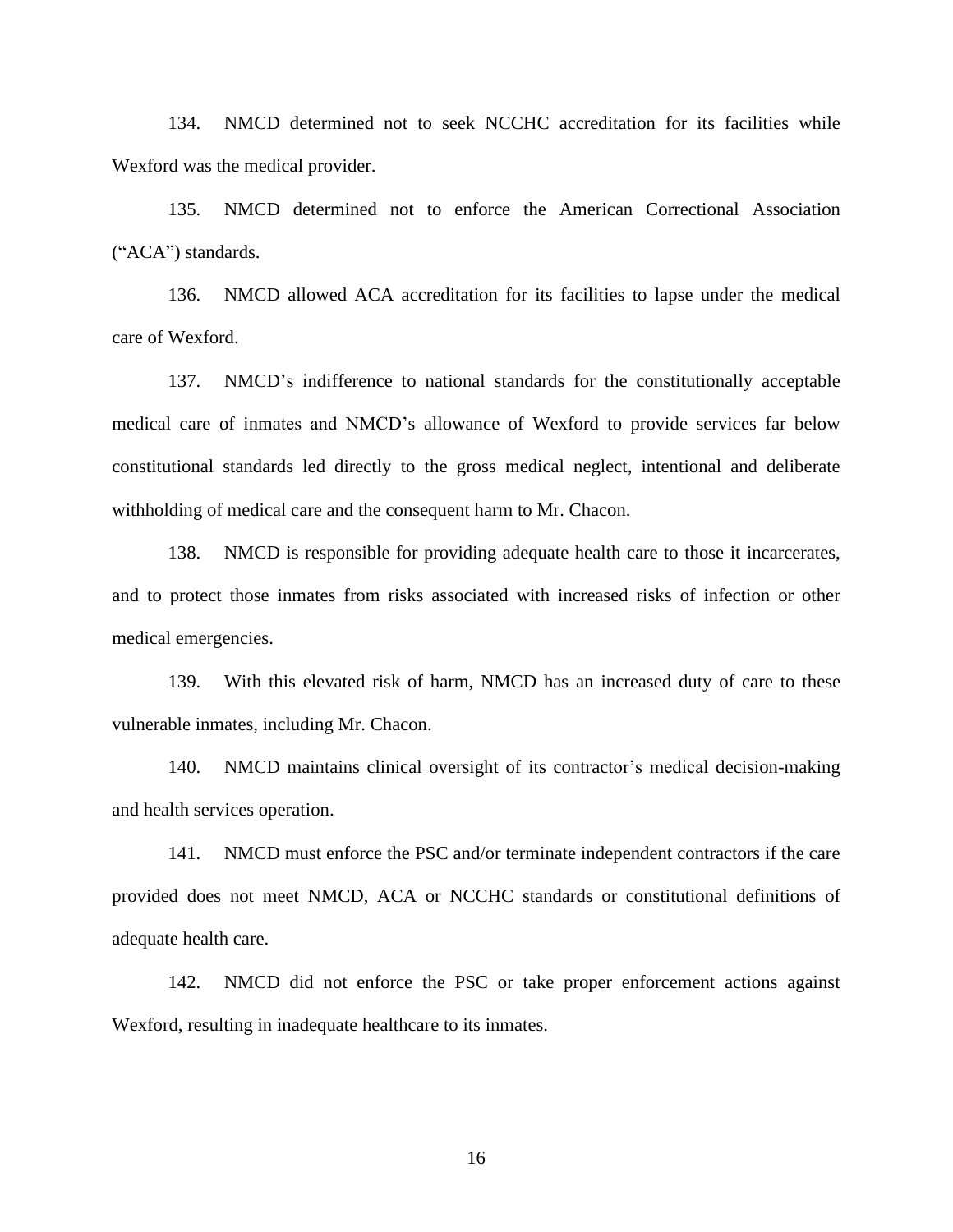143. NMCD's action and inactions were reckless, wanton, and deliberately indifferent to the medical needs of Mr. Chacon.

144. As a result of the foregoing, Mr. Chacon suffered serious and permanent physical injuries, pain and suffering, severe psychological and emotional distress, and death, for which Plaintiff is entitled to damages.

#### **COUNT III: NEGLIGENCE (ALL DEFENDANTS)**

145. Plaintiff incorporates by reference, as if fully set forth herein, each and every allegation contained in the paragraphs above.

146. Waivers of immunity apply to this count under NMSA §41–4–6, NMSA §41–4–9 and NMSA §41–4–10.

147. NMCD Defendants negligently failed to oversee Wexford in the provision of medical care to NMCD inmates, which contributed to Mr. Chacon's injuries and death.

148. NMCD Defendants failed to take corrective action against Wexford in clear face of recurrent and consistent negligent and reckless medical care to NMCD inmates, which contributed to Mr. Chacon's injuries and death.

149. NMCD and Wexford are entrusted with the medical care of New Mexico inmates who have no other source of medical care.

150. Wexford's medical staff at CNMCF lacked sufficient expertise to assess, treat and manage Plaintiff's health conditions.

151. Wexford had a duty under the PSC, ACA and NCCHC to properly refer Mr. Chacon to be seen by a physician who could effectively treat him.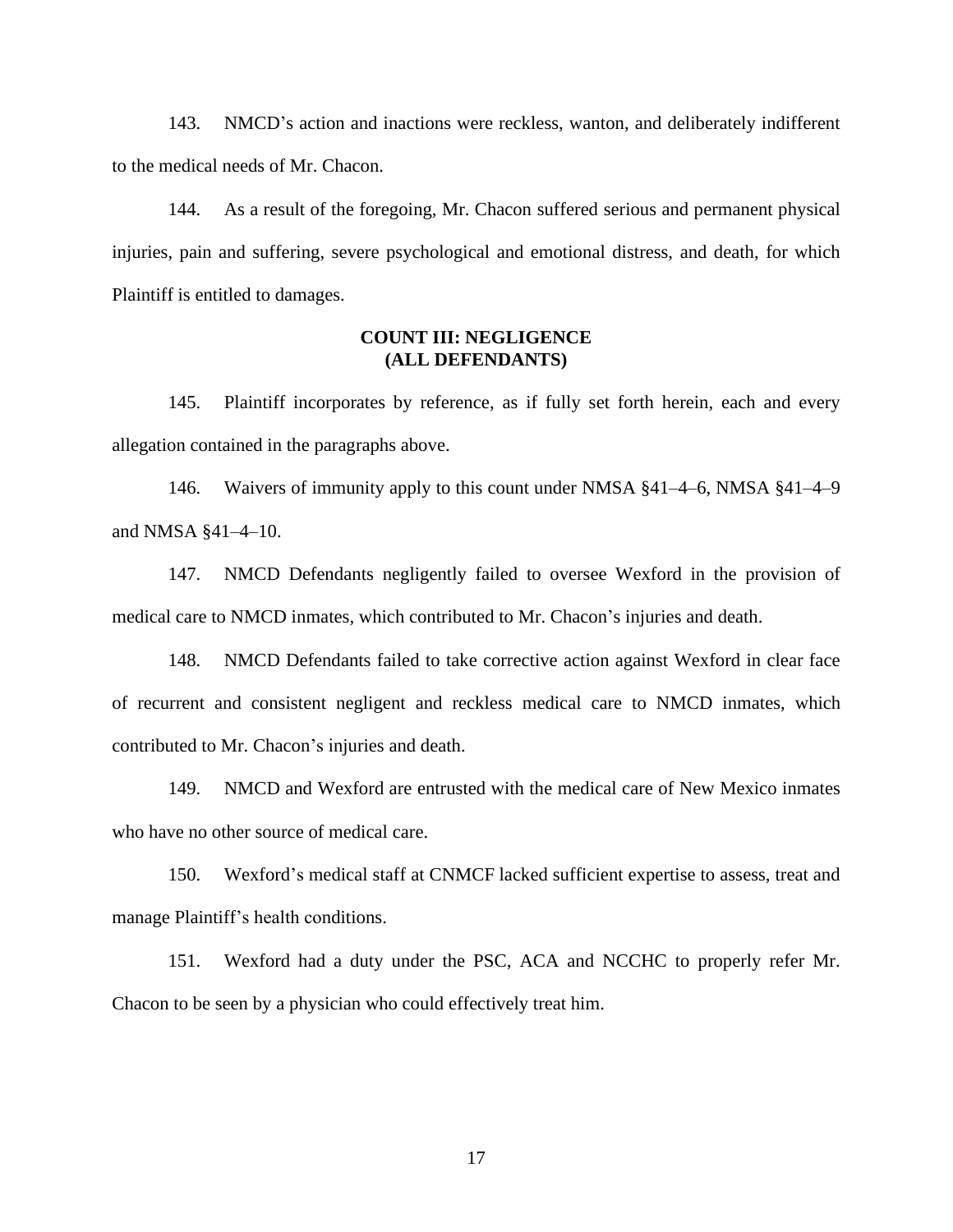152. NMCD Defendants negligently failed to enforce critical terms of the PSC, including but not limited to, failure to compel CNMCF and/or Wexford to obtain accreditation by the ACA and NCCHC, which contributed to Mr. Chacon's injuries.

153. NMCD Defendants negligently failed to ensure that Wexford hire, train and supervise its medical providers, staff, employees and agents.

154. NMCD Defendants negligently failed to ensure that Wexford hire competent medical providers, employees, staff and agents.

155. NMCD Defendants negligently and recklessly failed to ensure that inmates, including Mr. Chacon, were receiving proper medical care, including proper referral to specialists.

156. NMCD knew, and knows, that all referrals for specialist care are made by Wexford administrators outside of NMCD medical facilities.

157. NMCD knew, and knows, that referrals for specialist care are not made by inmates', including Mr. Chacon's, on-site medical providers, but by corporate administrative personnel.

158. NMCD knew, and knows, that referrals for specialist care are routinely denied by Wexford non-medical administrative personnel on the basis of costs to Wexford for said referrals.

159. NMCD Defendants negligently, intentionally and knowingly interfered in the inmate grievance process with a pattern and practice of routine denial of medical grievances without due consideration of the facts and circumstances of the grievances, which contributed to Mr. Chacon's injuries and death.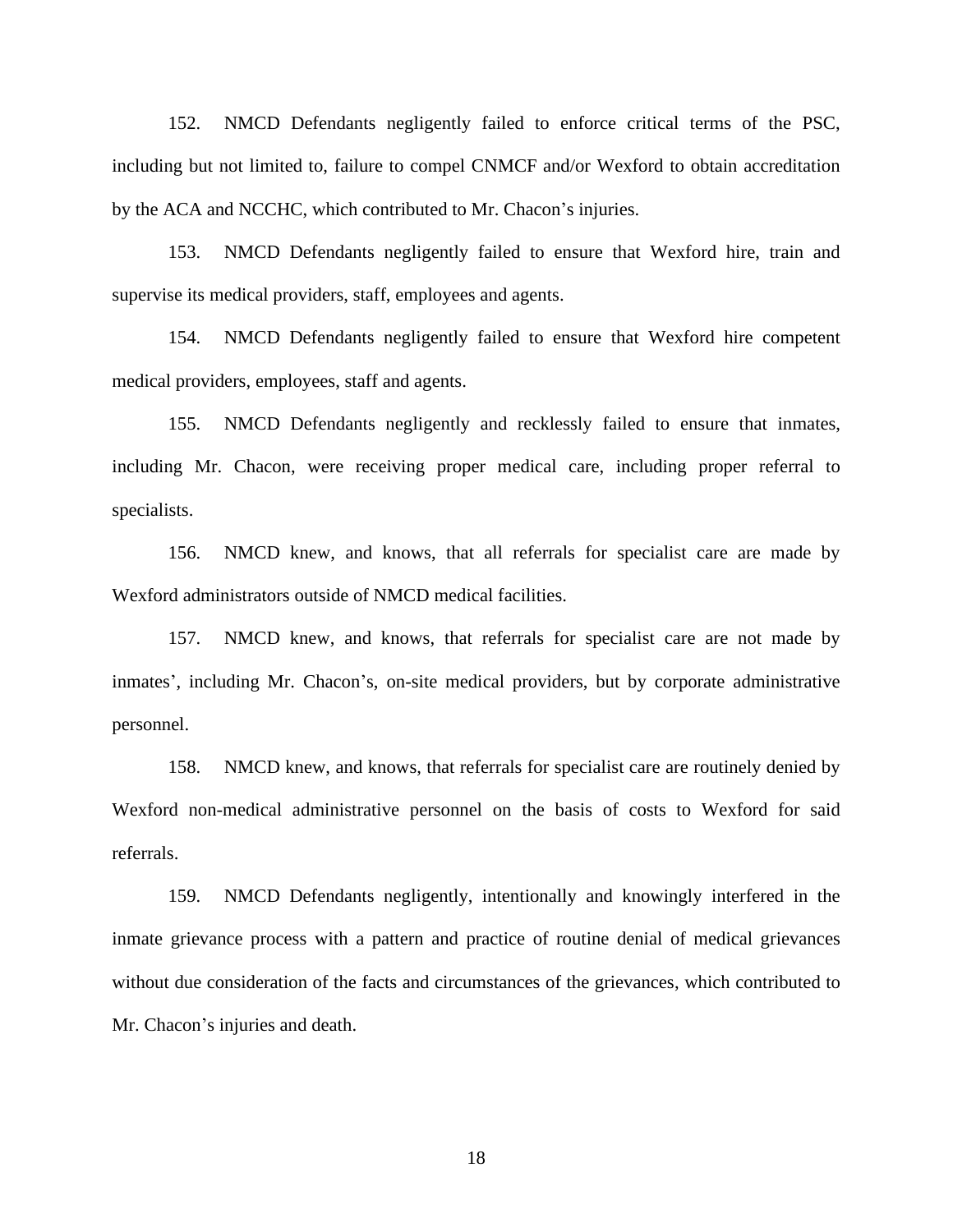160. NMCD Defendants negligently, recklessly and deliberately failed to hold Wexford to standards and guidelines of the ACA or NCCHC.

161. NMCD Defendants negligently, recklessly and deliberately failed to hold Wexford to the medical standard of care established under New Mexico law, which contributed to Mr. Chacon's injuries and death.

162. NMCD Defendants negligently, recklessly and deliberately failed to establish or enforce any standards at all for Wexford's provision of proper, necessary and competent medical care to NMCD inmates.

163. NMCD has a duty to operate CNMCF in a safe and reasonably prudent manner.

164. This duty includes following and enforcing NMCD procedures in place to protect inmates' health and their access to healthcare.

165. Due to the epidemic of MRSA, osteomyelitis and other infection disease in NMCD facilities state-wide, including CNMCF, NMCD had a heightened duty of care for the protection of inmate health, including the health of Mr. Chacon.

166. Specifically, with elevated risk of harm, NMCD had an increased duty of care to vulnerable inmates, including Mr. Chacon.

167. NMCD has not addressed this increased risk of harm, even though NMCD policies and procedures explicitly provide for the care of inmates in need of medical treatment.

168. As such, NMCD has negligently operated CNMCF, a public facility in which it incarcerated Mr. Chacon.

169. NMCD has created a risk to all inmates, including Mr. Chacon, at CNMCF, as all inmates are owed adequate healthcare.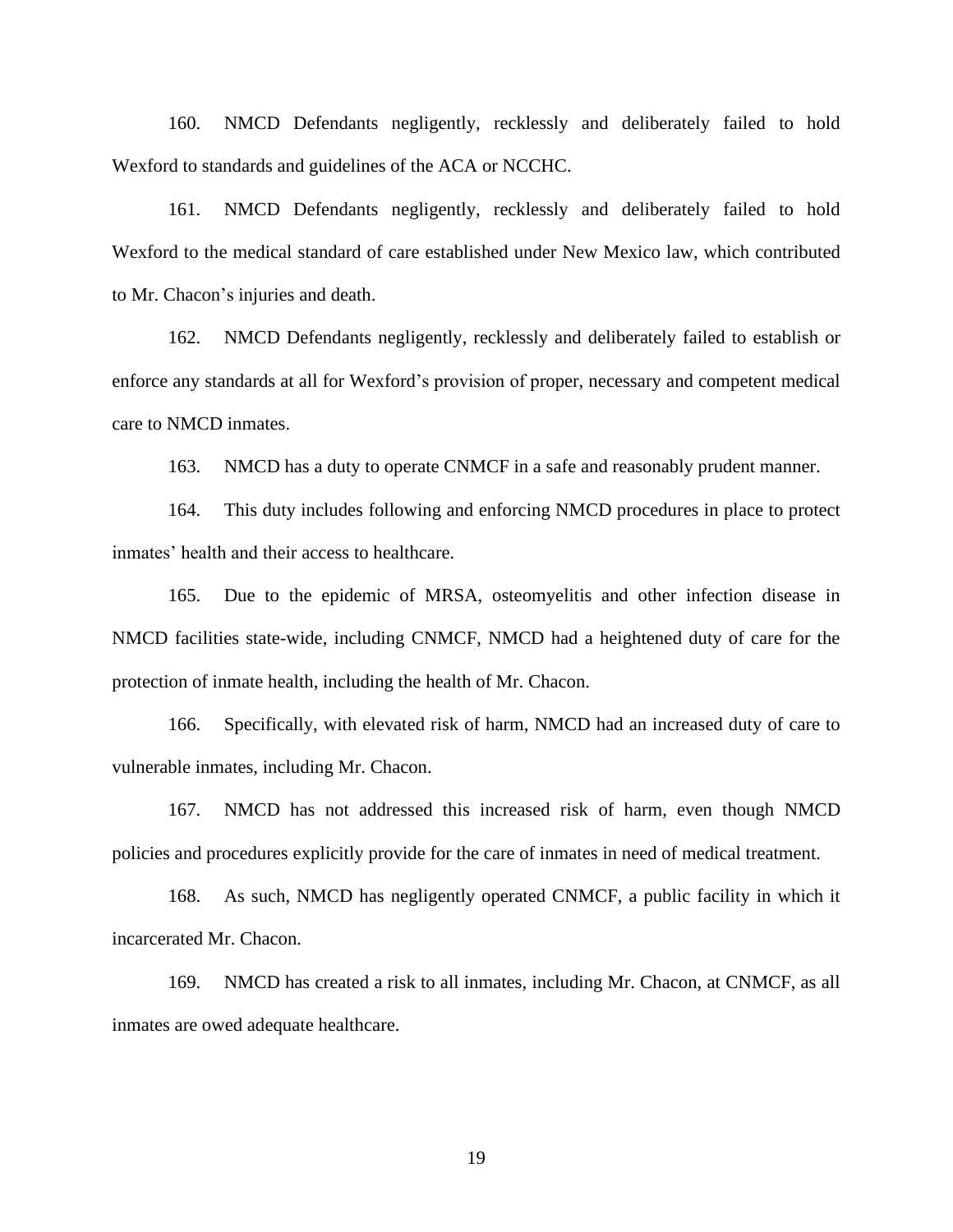170. NMCD's action and inactions were reckless, wanton, and deliberately indifferent to the medical needs of Mr. Chacon.

171. As a result of the foregoing, Mr. Chacon has suffered serious and permanent physical injuries, pain and suffering severe psychological and emotional distress and death, for which Plaintiff is entitled to damages.

# **COUNT IV: NEGLIGENT OPERATION OF A MEDICAL FACILITY (Wexford)**

172. Plaintiff incorporates by reference, as if fully set forth herein, each and every allegation contained in the paragraphs above.

173. Wexford is entrusted with the medical care of inmates who have no other source of medical care by contract with the State of New Mexico and NMCD.

174. Wexford employees, staff and agents were unqualified to care for Mr. Chacon, and yet refused to timely refer Mr. Chacon to specialists.

175. Wexford employees, staff and agents were unqualified and delayed proper treatment for Mr. Chacon until April 13, 2019, when he was finally sent to a hospital emergency room for treatment.

176. Wexford's actions and inactions in failing to properly assess, treat and manage Mr. Chacon's health conditions were negligent, reckless, wanton and in deliberate disregard for the health of Mr. Chacon.

177. Wexford's actions and inactions in failing to properly refer Mr. Chacon to be seen by a physician who could effectively treat him were negligent, reckless, wanton and in deliberate disregard for the health of Mr. Chacon.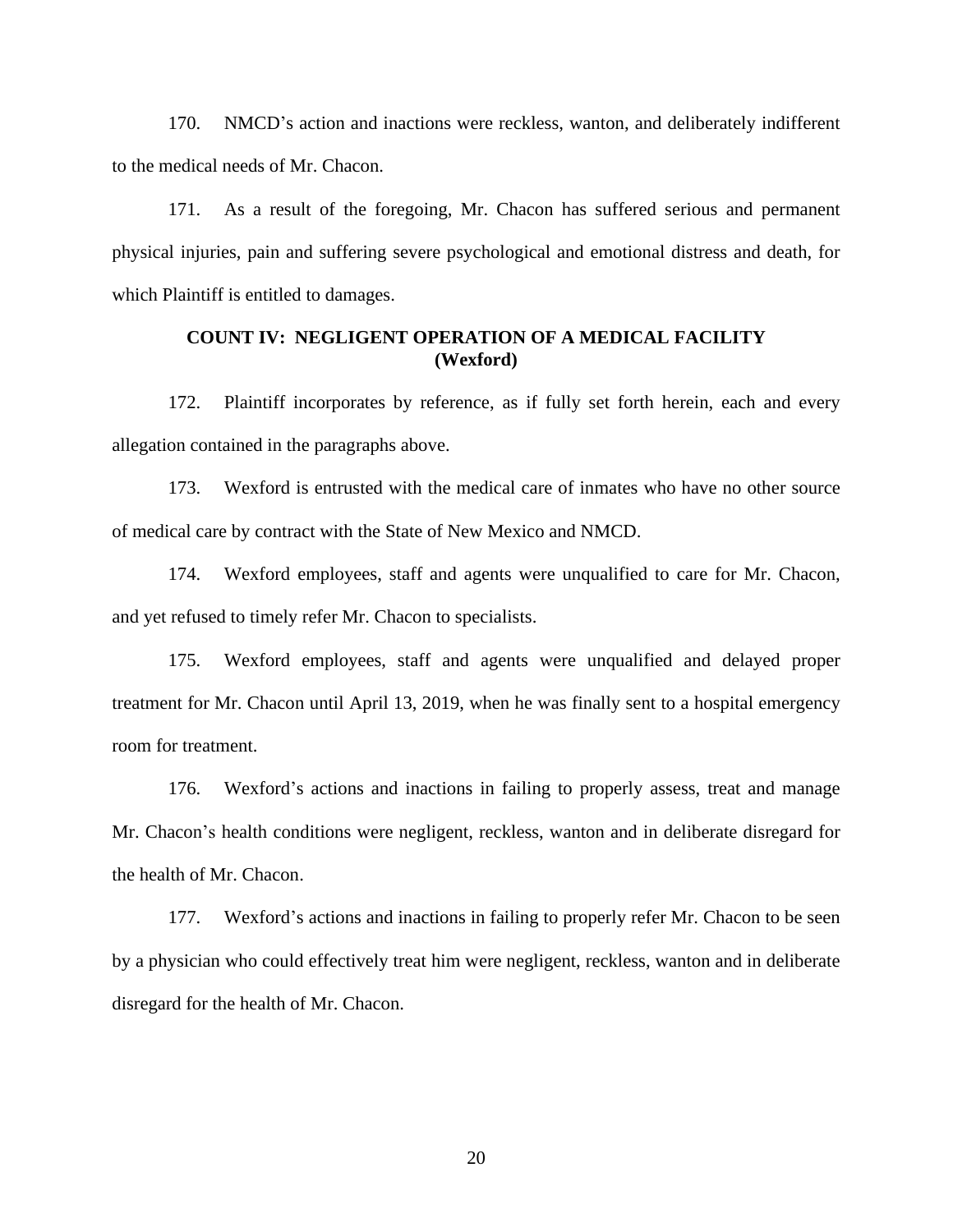178. By failing to either: (1) properly treat Mr. Chacon's medical conditions, or (2) properly refer Mr. Chacon to be seen by a physician who could effectively treat him, Wexford breached its duty to medically treat Mr. Chacon in a reasonably prudent manner.

179. The process and policy of denying on-site providers the ability to refer patients to outside medical specialists, as outlined above, is reckless and dangerous and leads to severe harm to inmates due to refusal on costs grounds by Wexford administrators to approve referrals to specialists.

180. Wexford Defendants failed to properly address PLAINTIFF's medical condition.

181. Such conduct amounts to negligence in running a prison medical facility.

182. Such conduct amounts to negligence in the treatment of Mr. Chacon.

183. Wexford had a duty to properly screen, supervise, educate, and train its employees regarding Mr. Chacon and inmates with similar health conditions within the facility.

184. Wexford had a duty to allow Mr. Chacon's on-site medical providers make referrals to specialists.

185. Wexford had a duty to properly screen, supervise, educate, and train its employees regarding proper medical treatment of inmates.

186. On information and belief, Wexford failed to properly train and supervise its employees, contractors, or agents in such a manner to properly and adequately assess, treat and manage Mr. Chacon's multiple medical conditions, including suspected Peripheral Artery Disease and acute limb ischemia, and related health conditions.

187. Wexford does not comply with ACA, NCCHC or New Mexico standards of healthcare.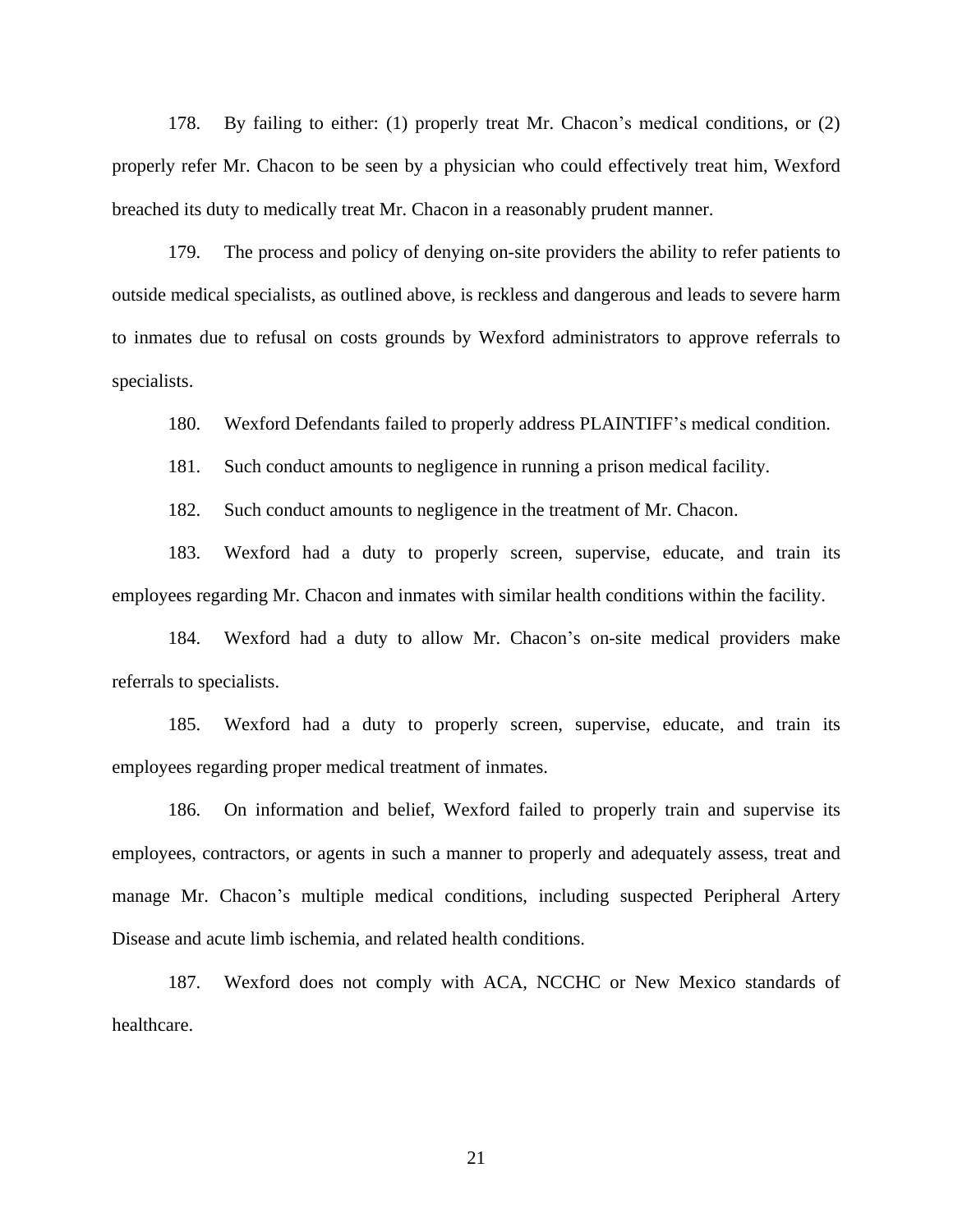188. As a result of the foregoing, Mr. Chacon suffered damages and injuries including, but not limited to, physical injuries, pain and suffering, severe psychological and emotional distress, and death, for which Plaintiff is entitled to damages.

189. The actions and inactions of Wexford were negligent, willful, wanton, and in gross and reckless disregard for Mr. Chacon's well-being, entitling Plaintiff to punitive damages.

## **COUNT V: NEGLIGENT OPERATION OF A MEDICAL FACILITY (NMCD Defendants)**

190. Plaintiff incorporates by reference, as if fully set forth herein, each and every allegation contained in the paragraphs above.

191. Waivers of immunity apply to this count under NMSA §41–4–6, NMSA §41–4–9 and NMSA §41–4–10.

192. NMCD has authority over all NMCD correctional facilities, including CNMCF.

193. NMCD has authority and control over the operation of all medical facilities within NMCD correctional facilities, including those within CNMCF.

194. NMCD is the contracting party to the PSC entered into between NMCD and Wexford.

195. NMCD has sole authority, control and responsibility over the execution, implementation and enforcement of the PSC.

196. NMCD has allowed numerous serious breaches and violations of the PSC, ACA and NCCHC that led to the medical neglect of PLAINTIFF.

197. NMCD and Wexford are entrusted with the medical care of New Mexico inmates who have no other source of medical care.

198. Wexford's medical staff at CNMCF lacked sufficient expertise to assess, treat and manage Mr. Chacon's health conditions.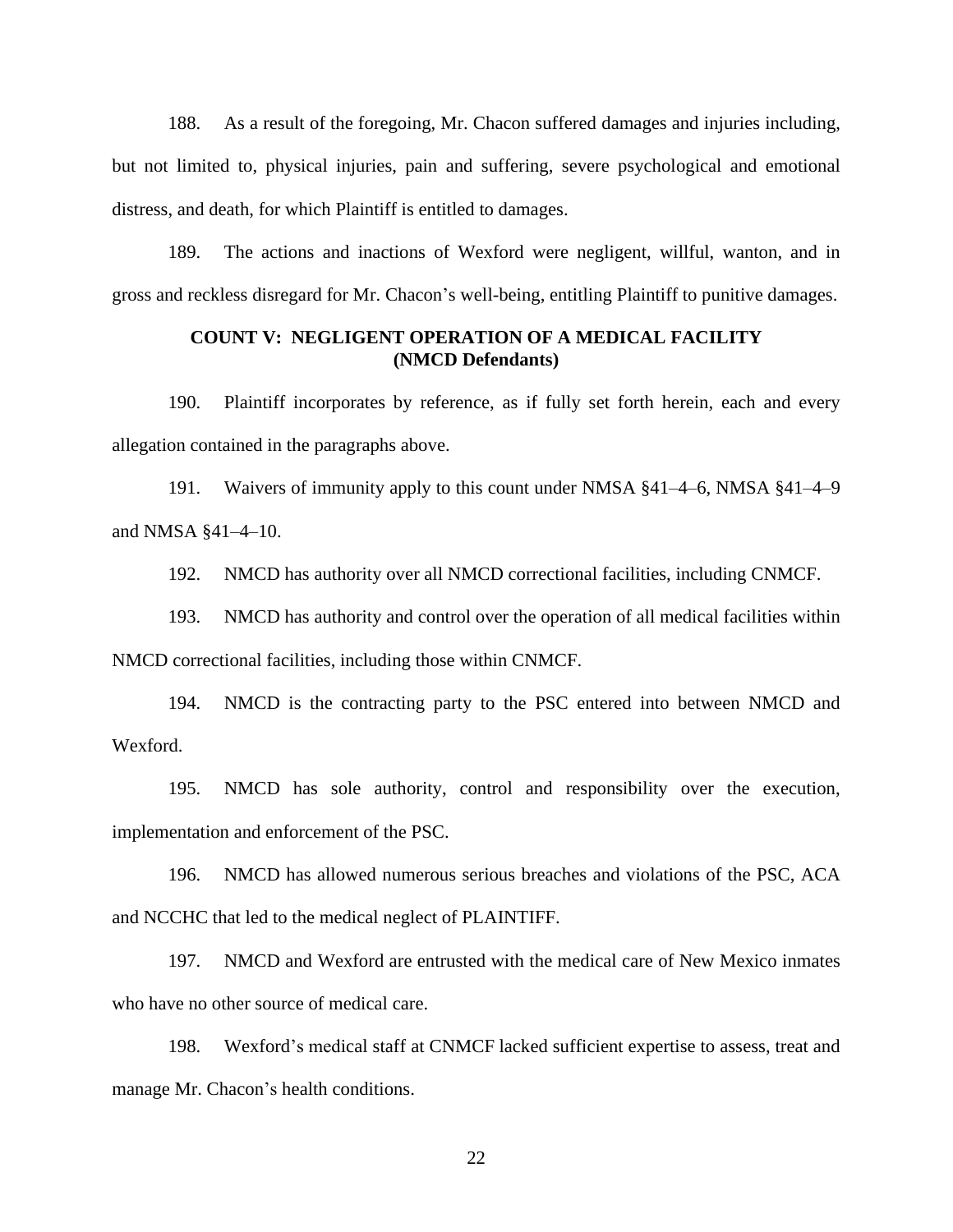199. Wexford has a duty under the PSC, ACA and NCCHC to properly refer Mr. Chacon to be seen by a physician who could effectively treat him.

200. NMCD Defendants refused or otherwise failed to enforce these provisions of the PSC, ACA and NCCHC.

201. NMCD Defendants knew that Wexford was not abiding by the terms of the PSC, ACA and NCCHC.

202. NMCD Defendants knew that Wexford was not properly and adequately treating Mr. Chacon's medical condition.

203. NMCD Defendants knew that Wexford was not referring Mr. Chacon to outside medical healthcare providers who could effectively and prudently treat him.

204. NMCD knew that Wexford corporate administrators were making costs-based, rather than medically-based, decisions on referrals of inmates, including PLAINTIFF, to proper specialists.

205. NMCD knew that Wexford corporate administrators were routinely denying referrals of inmates to specialists on costs, rather than medical, grounds.

206. Such conduct amounts to negligence in running a medical facility.

207. Such conduct amounts to negligence in the treatment of Mr. Chacon.

208. The actions of NMCD were negligent, reckless, willful, wanton, and deliberately indifferent to the health of Mr. Chacon.

209. NMCD Defendants have knowingly allowed, aided and abetted in Wexford's failure to obtain and maintain ACA and NCCHC accreditation.

210. Wexford has violated numerous provisions of ACA and NCCHC.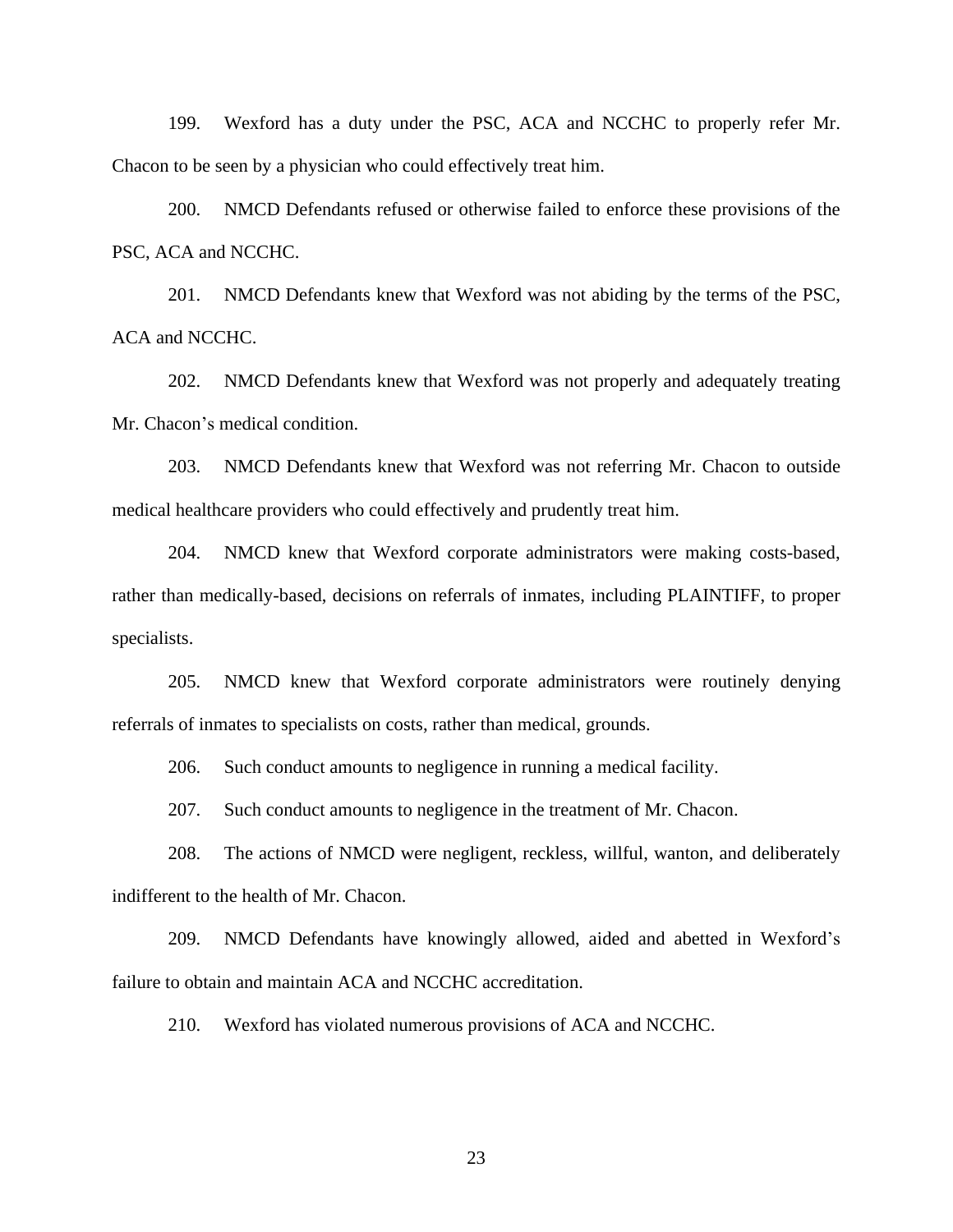211. NMCD Defendants have taken no action to correct these violations or otherwise hold Wexford to ACA, NCCHC or New Mexico medical standards of care.

212. NMCD Defendants have been complicit in the failure to adhere to the basic constitutional correctional healthcare set forth by the NCCHC through NMCD's failure to enforce the PSC.

213. NMCD DEFENDANTS have knowingly allowed and been complicit in the violation of the ACA and NCCHC minimum mandatory standards.

214. NMCD Defendants have failed to properly maintain oversight and enforcement of the PSC.

215. NMCD is ultimately responsible for providing adequate health care to those it incarcerates, and to protect those inmates from risks associated with increased risks of infection or other medical emergencies.

216. Due to the epidemic of MRSA, osteomyelitis and other infection disease in NMCD facilities state-wide, including CNMCF, NMCD had a heightened duty of care for the protection of inmate health, including the health of Mr. Chacon.

217. Specifically, with elevated risk of harm, NMCD has an increased duty of care to vulnerable inmates, including Mr. Chacon.

218. NMCD has clinical oversight of its contractor's medical decision-making and health services operation.

219. NMCD must enforce the PSC and/or terminate independent contractors if the care provided does not meet NMCD, ACA or NCCHC standards or constitutional definitions of adequate health care.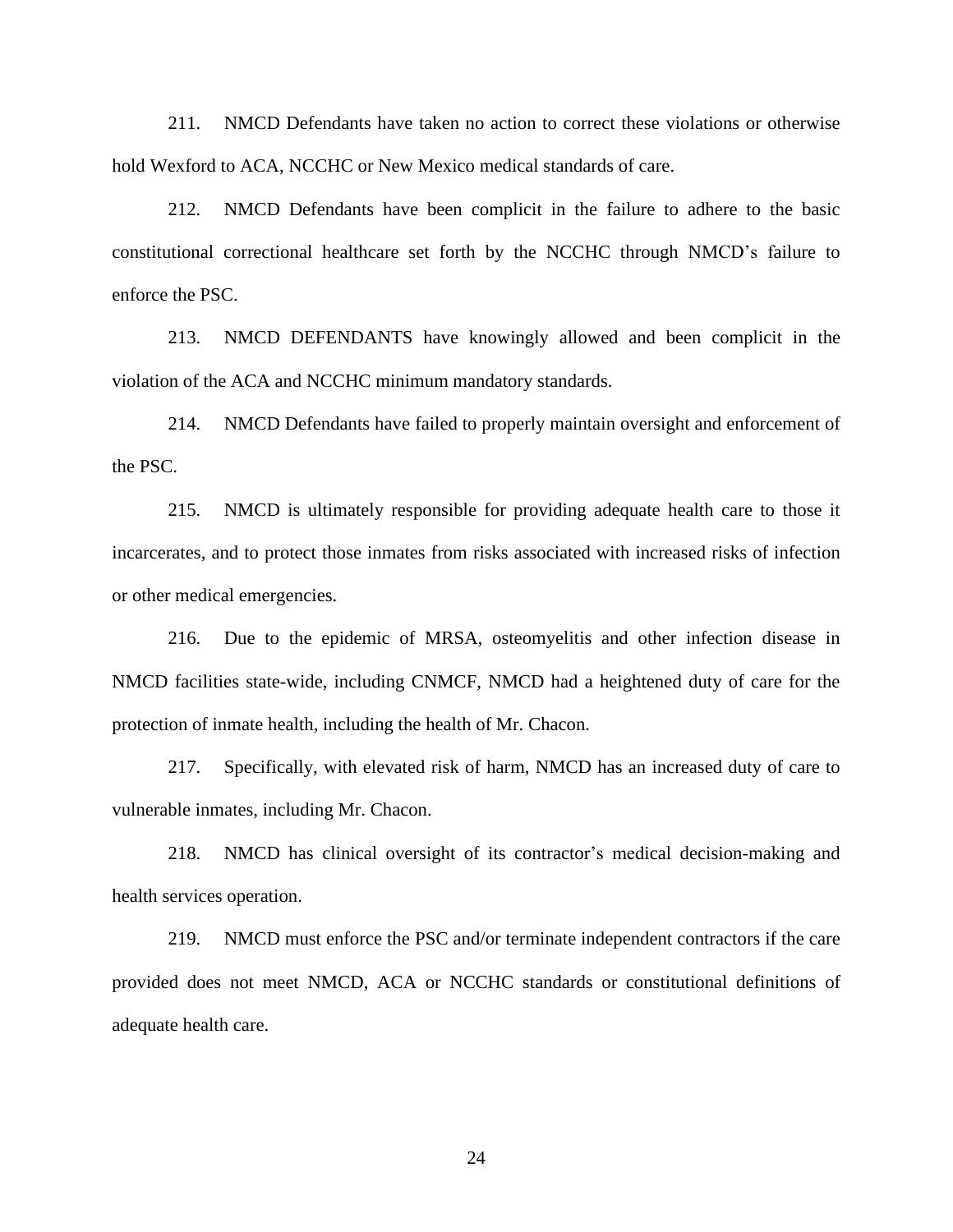220. NMCD did not enforce the PSC or take proper enforcement actions against Wexford, resulting in inadequate healthcare to its inmates, including Mr. Chacon.

221. The failures of NMCD Defendants led to serious and permanent harm to Mr. Chacon.

222. As a result of the foregoing, Mr. Chacon suffered serious and permanent physical injuries, pain and suffering, and severe psychological and emotional distress and death, for which Plaintiff is entitled to damages.

## **COUNT VI: NEGLIGENT HIRING, TRAINING AND SUPERVISION (Wexford)**

223. Plaintiff incorporates by reference, as if fully set forth herein, each and every allegation contained in the paragraphs above.

224. Waivers of immunity apply to this Count under NMSA 41–4–6, NMSA 41–4–9 and NMSA 41–4–10.

225. Wexford had a duty to properly screen, supervise, educate, and train its employees regarding proper medical treatment of inmates.

226. On information and belief, Wexford failed to properly train and supervise its employees, contractors, or agents in such a manner to properly and adequately assess, treat and manage Mr. Chacon's Peripheral Artery Disease and acute limb ischemia.

227. Wexford had a duty to properly screen, supervise, educate, and train its employees regarding proper treatment of patients with symptoms of Peripheral Artery Disease and acute limb ischemia.

228. Wexford has not established any standards for medical care.

229. Wexford routinely violates NMCD and the PSC medical treatment and care policies and provisions.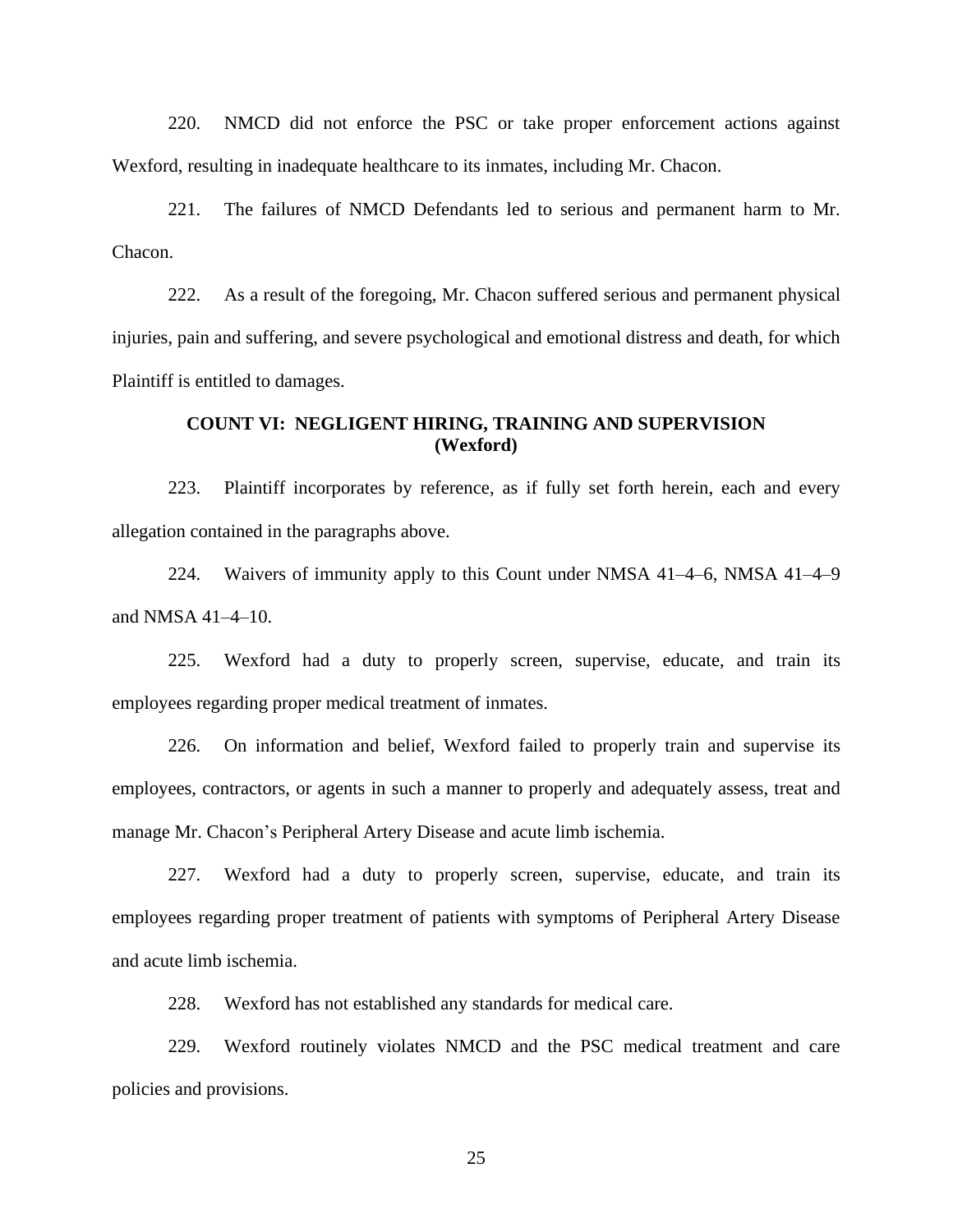230. Wexford has not trained or supervised its employees, staff and agents in any standards of medical care.

231. Wexford's negligent hiring, training and supervision were the proximate cause of Mr. Chacon's injuries and damages for which Plaintiff is entitled to damages including, but not limited to, physical injuries, pain and suffering, and severe psychological and emotional distress.

232. Wexford's negligent hiring, training and supervision was willful, deliberate and in wanton disregard for the health and safety of Mr. Chacon

233. Wexford had a duty to allow Mr. Chacon's medical providers to make referrals to specialist.

234. Wexford breached this duty with decisions for referral of inmates made by Wexford corporate administrators rather than inmate medical providers.

235. No referral to a specialist may be made without first gaining approval from Wexford corporate administrators.

236. On-site medical providers do not have the authority to directly refer an inmate to a specialist without approval of Wexford corporate administrators.

237. Approval of referrals by Wexford corporate administrators are made on costs, rather than medical, grounds.

238. This process and policy is reckless and dangerous and leads to severe harm to inmates due to refusal on costs grounds by Wexford administrators to approve referrals to specialists.

239. Plaintiff is entitled to recovery for Mr. Chacon's injuries and damages including, but not limited to, physical injuries, pain and suffering, severe psychological and emotional distress and death.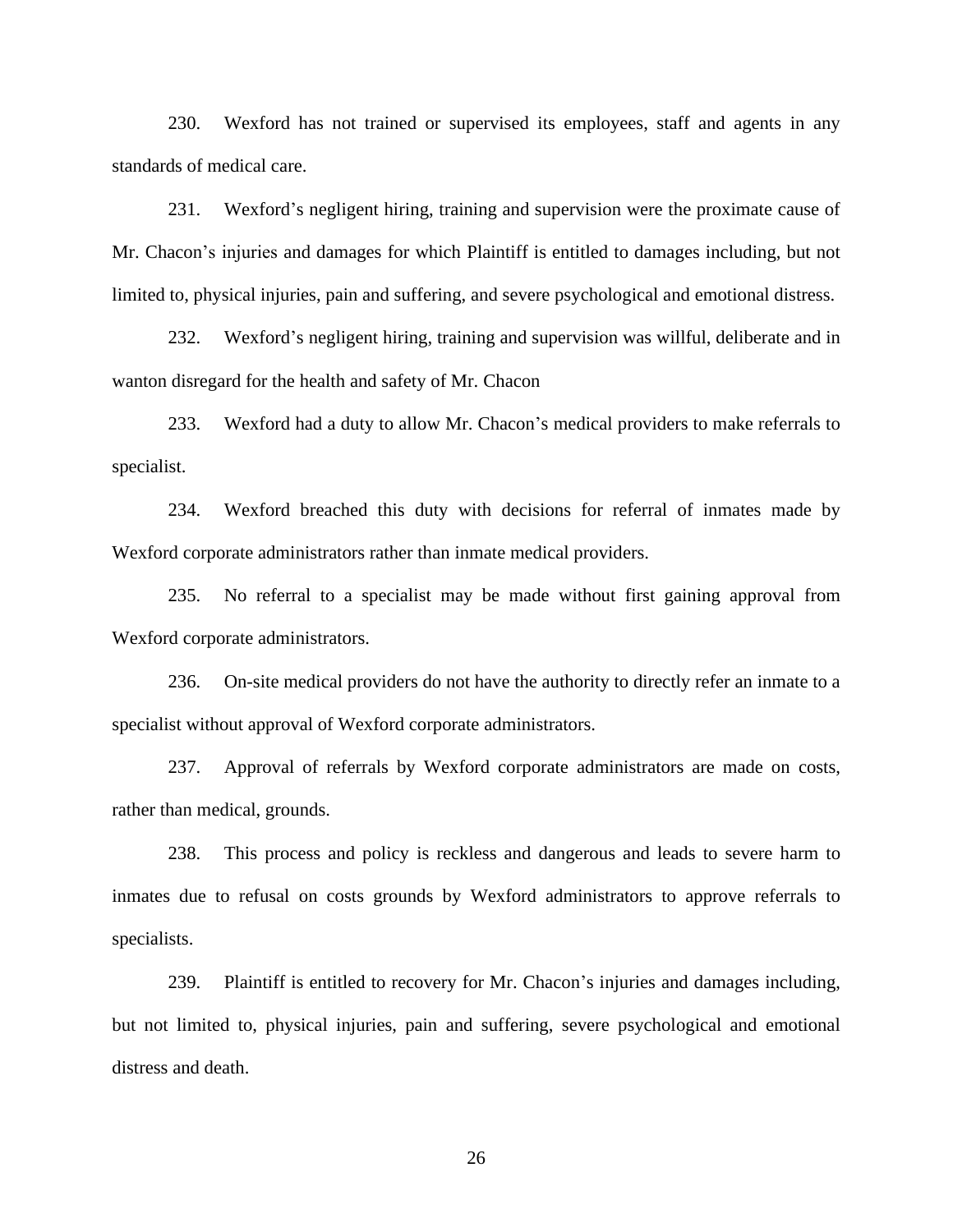240. Plaintiff is entitled to punitive damages against Wexford.

## **COUNT VII: NEGLIGENT HIRING, TRAINING AND SUPERVISION (NMCD DEFENDANTS)**

1. Plaintiff incorporates by reference, as if fully set forth herein, each and every allegation contained in the paragraphs above.

2. Waivers of immunity apply to this Count under NMSA §41–4–6, NMSA §41–4–9 and NMSA §41–4–10.

3. NMCD had a duty to properly screen, supervise, educate, and train its employees regarding proper medical treatment of inmates.

4. On information and belief, NMCD failed to properly train and supervise its employees, contractors, or agents in such a manner to properly and adequately assess, treat and manage Mr. Chacon's suspected Peripheral Artery Disease and acute limb ischemia, and related health conditions.

5. NMCD established, but failed to enforce, any standards for medical care.

6. NMCD failed to enforce the PSC.

7. NMCD failed to exercise supervisory authority inherent in the grievance system.

8. NMCD has not trained or supervised its employees, staff and agents in any standards of medical care.

9. NMCD's negligent hiring, training and supervision were the proximate cause of Mr. Chacon's injuries and damages for which Plaintiff is entitled to injuries and damages including, but not limited to, physical injuries, pain and suffering, and severe psychological and emotional distress.

10. NMCD's negligent hiring, training and supervision was willful, deliberate and in wanton disregard for the health and safety of Mr. Chacon.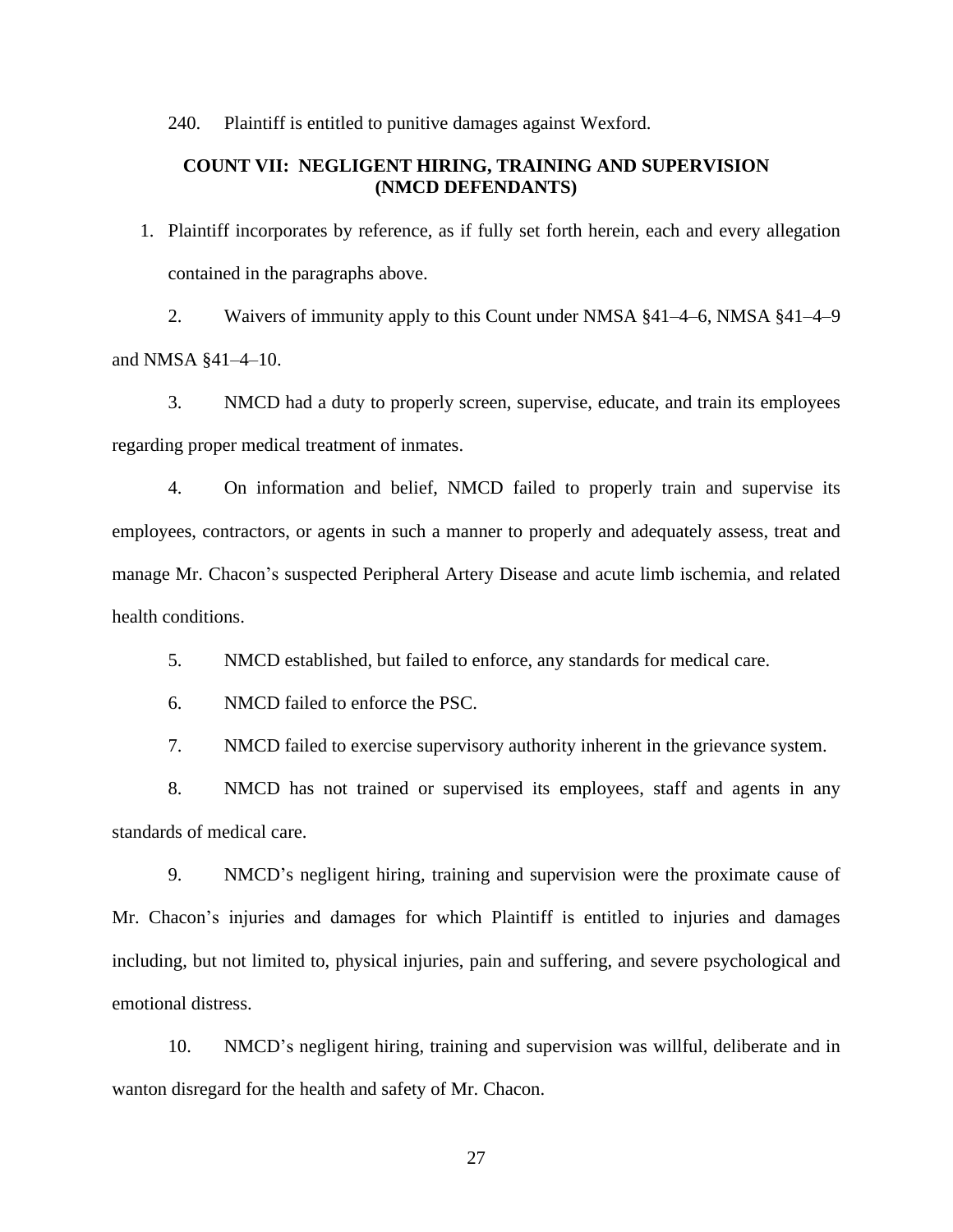11. Plaintiff is entitled to recovery for Mr. Chacon's injuries and damages including, but not limited to, physical injuries, pain and suffering, and severe psychological and emotional distress.

# **COUNT IX: CIVIL CONSPIRACY TO DENY PLAINTIFF MEDICAL CARE (Wexford)**

12. PLAINTIFF incorporates by reference as if fully set forth herein, each and every allegation contained in the paragraphs above.

13. The facts illustrated above show a conspiracy on the part of NMCD DEFENDANTS, Wexford to deny PLAINTIFF necessary, proper and constitutionally minimal medical care.

14. As a result of said conspiracy, PLAINTIFF suffered, and continues to suffer, severe physical and emotional distress as a result of the conduct of NMCD DEFENDANTS, Wexford.

15. PLAINTIFF is entitled to recovery for PLAINTIFF's injuries and damages, including but not limited to, physical injuries, pain and suffering, and severe psychological and emotional distress.

16. PLAINITFF is entitled to damages, including punitive damages, against Wexford.

17. There is no Tort Claims Act waiver for civil conspiracy for NMCD.

18. PLAINTIFF is entitled to punitive damages against Wexford DEFENDANTS.

# **COUNT X:** *RESPONDEAT SUPERIOR* **AND AGENCY (Wexford)**

19. Plaintiff incorporates by reference, as if fully set forth herein, each and every allegation contained in the paragraphs above.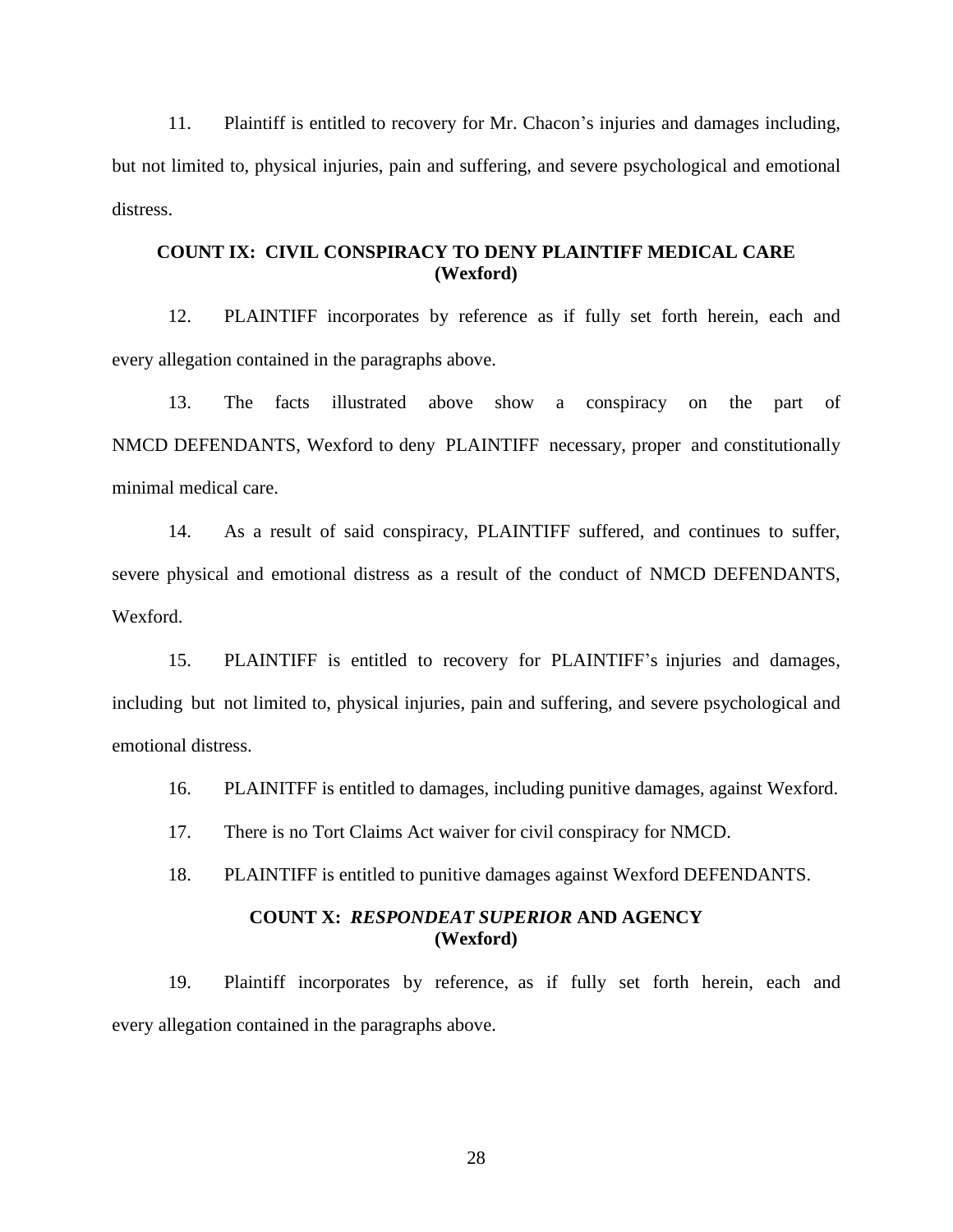20. Wexford is responsible to Plaintiff under the doctrine of *respondeat superior* for the conduct of its employees, staff and agents.

21. Wexford is responsible to Plaintiff under the doctrine of agency for the conduct of its employees, staff and agents.

# **COUNT XI:** *RES IPSA LOQUITUR* **(ALL DEFENDANTS)**

22. Plaintiff incorporates by reference, as if fully set forth herein, each and every allegation contained in the paragraphs above.

23. The injuries and damages suffered by Mr. Chacon were proximately caused by wanton, willful and reckless actions and inactions of all Defendants.

24. It was the responsibility of Wexford to manage and control their medical staff and the care and treatment of Mr. Chacon.

25. The events causing the injuries and damages to Mr. Chacon were of a kind which would not ordinarily occur in the absence of negligence on the part of Wexford.

26. The doctrine of *res ipsa loquitur* is applicable as a theory of negligence, causation and damages in this case and appropriately pled herein.

27. Plaintiff is entitled to recovery for Mr. Chacon's injuries and damages, including, but not limited to, physical injuries, pain and suffering, and severe psychological and emotional distress.

28. Plaintiff is entitled to punitive damages against Wexford.

## **COUNT XII: PUNITIVE DAMAGES (Wexford)**

29. Plaintiff incorporates by reference, as if fully set forth herein, each and every allegation contained in the paragraphs above.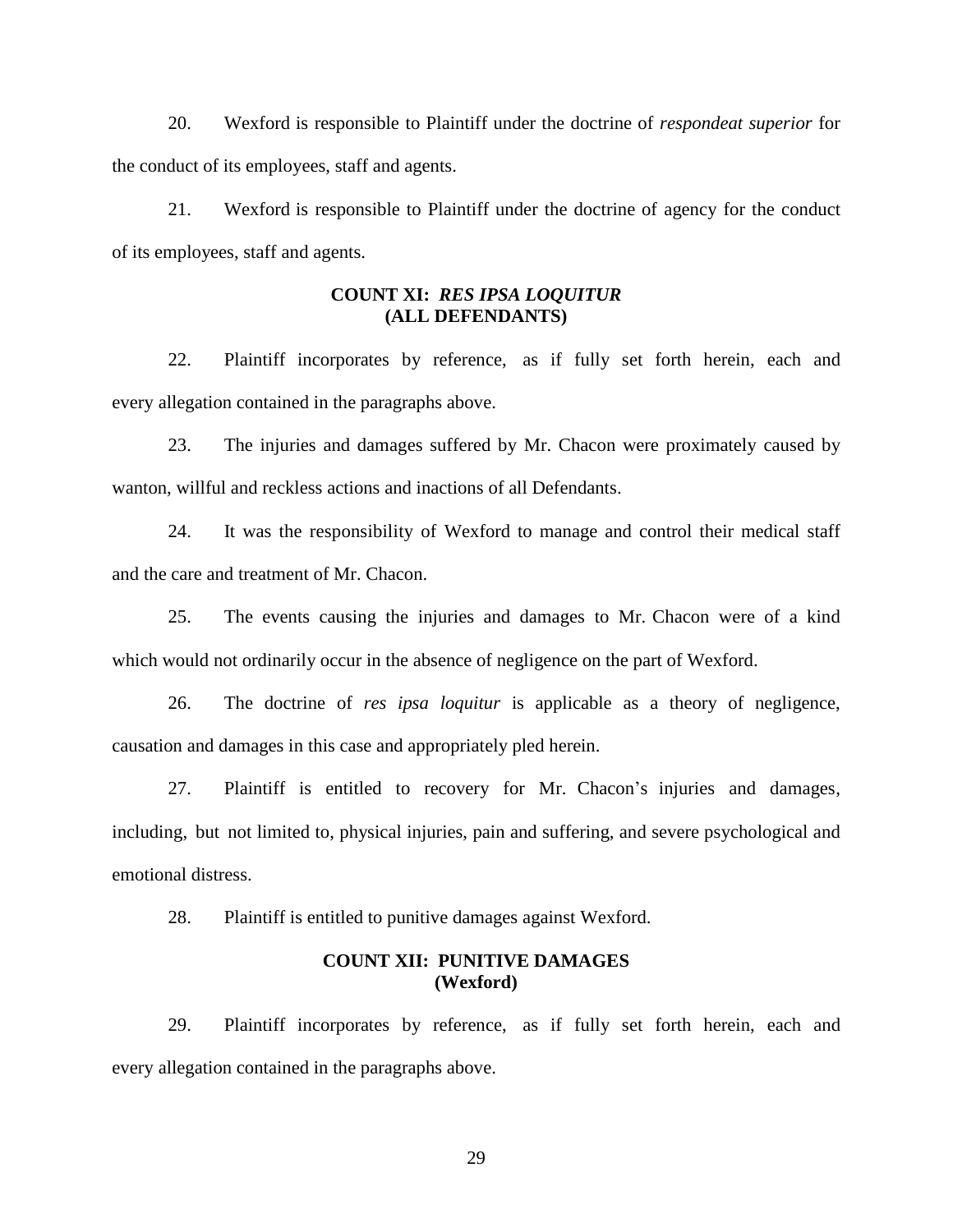30. The acts and omissions complained of in the causes of action stated above, upon information and belief, are believed to be of such an egregious nature, in reckless, wanton, willful, deliberate and total disregard to the health of Plaintiff, that in addition to the actual damages ascertained and demonstrated by a preponderance of the evidence, punitive damages or exemplary damages to punish and deter these types of acts and omissions from occurring in the future are appropriate.

#### **WHEREFORE**, PLAINTIFF requests judgment as follows:

A. Compensatory damages against all DEFENDANTS, jointly and severally, in an amount to be determined by this Court as adequate for pain, suffering, and injuries to Mr. Chacon;

B. Punitive damages in an undetermined amount against Wexford;

C. Costs incurred by Plaintiff, including pre-judgment and post-judgment interest;

and

D. Such other and further relief as the Court deems just and proper.

Respectfully Submitted:

COLLINS & COLLINS, P.C.

*/s/ Parrish Collins* Parrish Collins P.O. Box 506 Albuquerque, NM 87103 505-242-5958 [parrish@collinsattorneys.com](mailto:parrish@collinsattorneys.com)

-and-

SANDOVAL FIRM